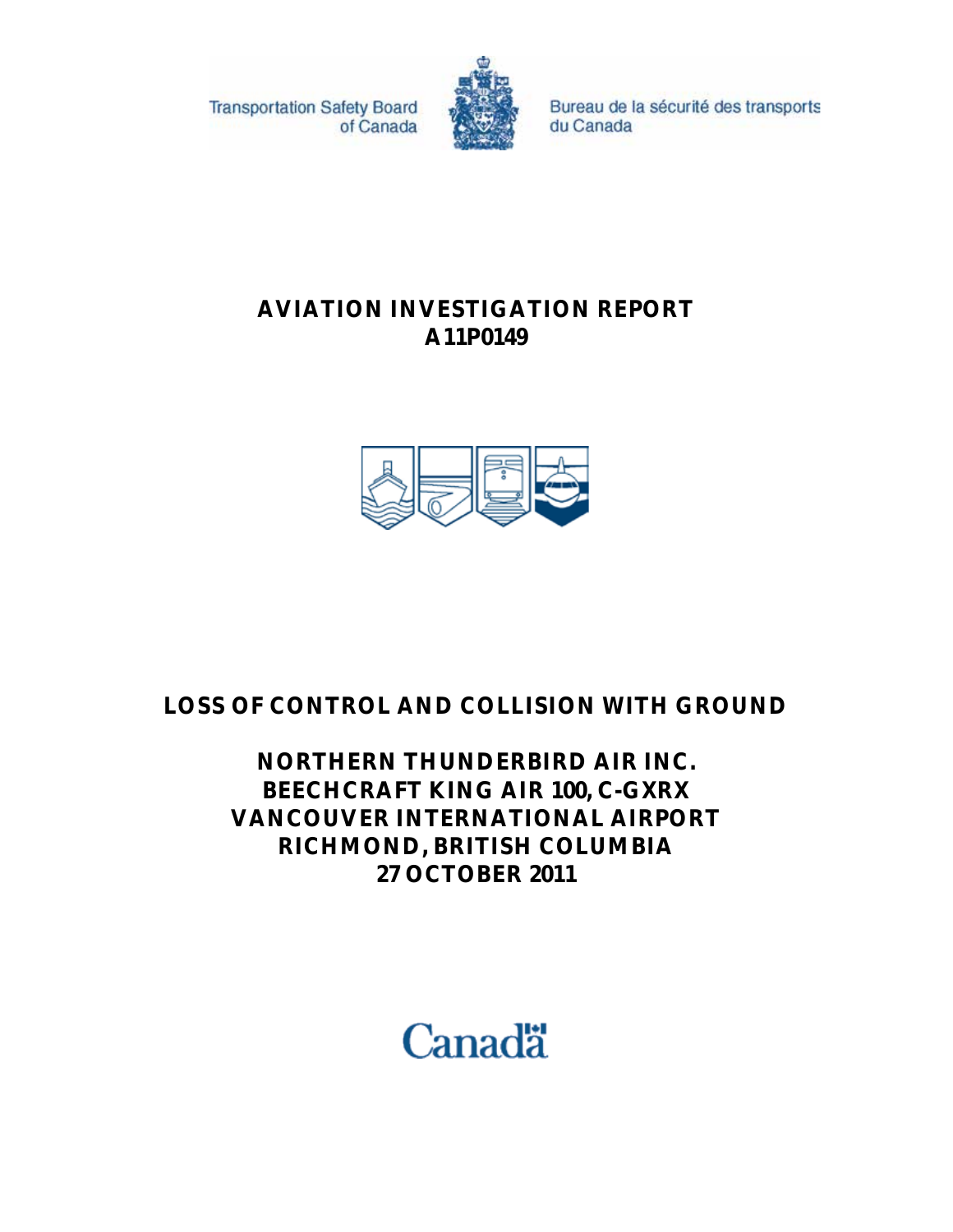The Transportation Safety Board of Canada (TSB) investigated this occurrence for the purpose of advancing transportation safety. It is not the function of the Board to assign fault or determine civil or criminal liability.

# Aviation Investigation Report

# Loss of Control and Collision with Ground

Northern Thunderbird Air Inc. Beechcraft King Air 100, C-GXRX Vancouver International Airport Richmond, British Columbia 27 October 2011

# Report Number A11P0149

# *Summary*

The Northern Thunderbird Air Incorporated Beechcraft King Air 100 (serial number B-36, registration C-GXRX) departed Vancouver International Airport for Kelowna, British Columbia, with 7 passengers and 2 pilots on board. About 15 minutes after take-off, the flight diverted back to Vancouver because of an oil leak. No emergency was declared. At 1611 Pacific Daylight Time, when the aircraft was about 300 feet above ground level and about 0.5 statute miles from the runway, it suddenly banked left and pitched nose-down. The aircraft collided with the ground and caught fire before coming to rest on a roadway just outside of the airport fence. Passersby helped to evacuate 6 passengers; fire and rescue personnel rescued the remaining passenger and the pilots. The aircraft was destroyed, and all of the passengers were seriously injured. Both pilots succumbed to their injuries in hospital. The aircraft's emergency locator transmitter had been removed.

*Ce rapport est également disponible en français.*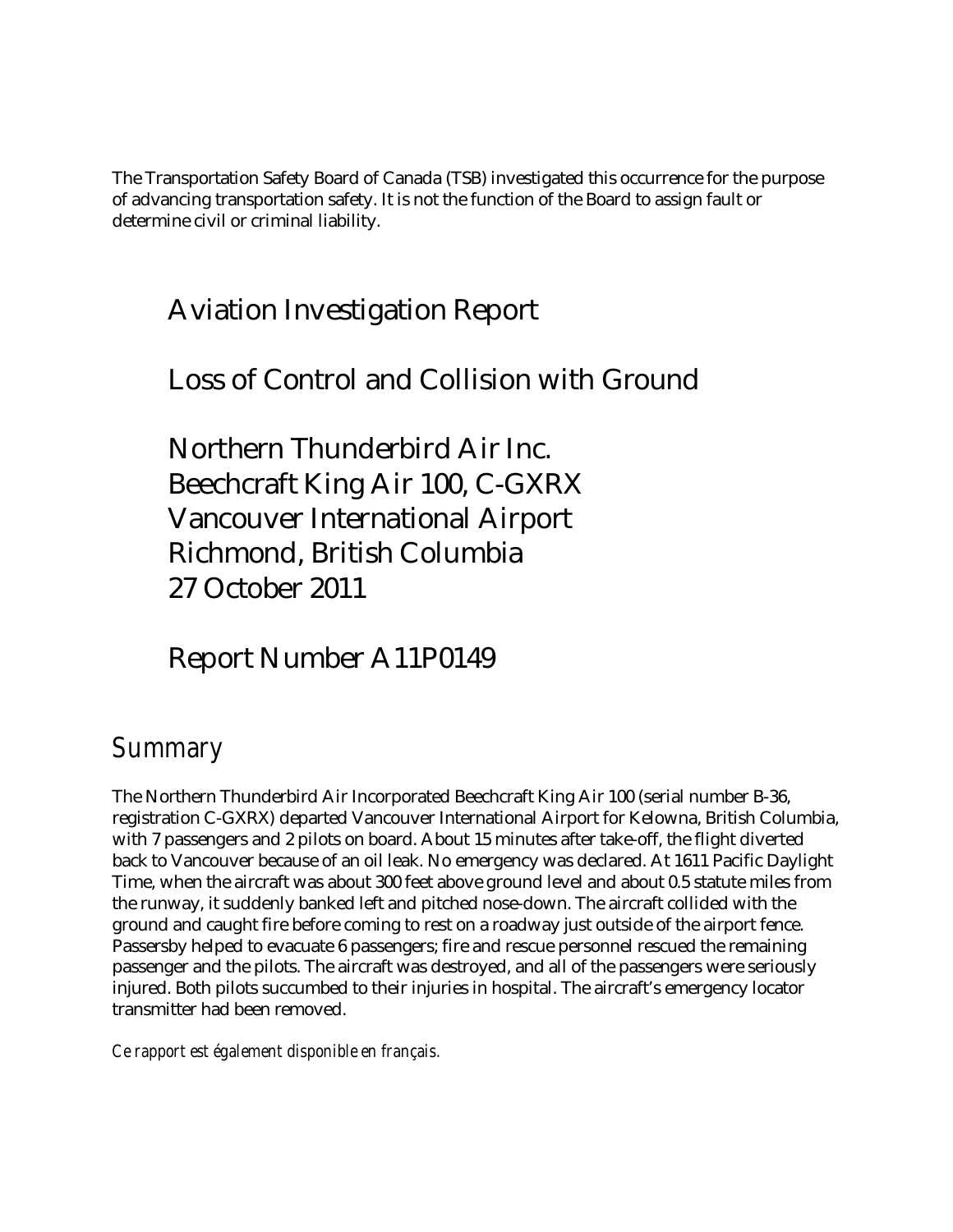# **Table of Contents**

| 1.0 |                  |  |
|-----|------------------|--|
|     | 1.1              |  |
|     | 1.1.1            |  |
|     | 1.1.2            |  |
|     | 1.2              |  |
|     | 1.3              |  |
|     | 1.4              |  |
|     | 1.5              |  |
|     | 1.6              |  |
|     | 1.6.1            |  |
|     | 1.6.2            |  |
|     | 1.6.3            |  |
|     | 1.6.4            |  |
|     | 1.6.5            |  |
|     | 1.6.6            |  |
|     | 1.7              |  |
|     | 1.8              |  |
|     | 1.9              |  |
|     | 1.10             |  |
|     | 1.11             |  |
|     | 1.12             |  |
|     | 1.13             |  |
|     | 1.14             |  |
|     | 1.15             |  |
|     | 1.16             |  |
|     | 1.16.1           |  |
|     | 1.16.2           |  |
|     | 1.16.3           |  |
|     |                  |  |
|     |                  |  |
|     | 1.16.6           |  |
|     | 1.16.7           |  |
|     | 1.17             |  |
|     | 1.17.1           |  |
|     | 1.17.2           |  |
|     | 1.17.3           |  |
|     | 1.17.3.1         |  |
|     | 1.17.3.2         |  |
|     | 1.17.3.3         |  |
|     | 1.17.4           |  |
|     | 1.17.5<br>1.17.6 |  |
|     |                  |  |
|     | 1.18             |  |
|     |                  |  |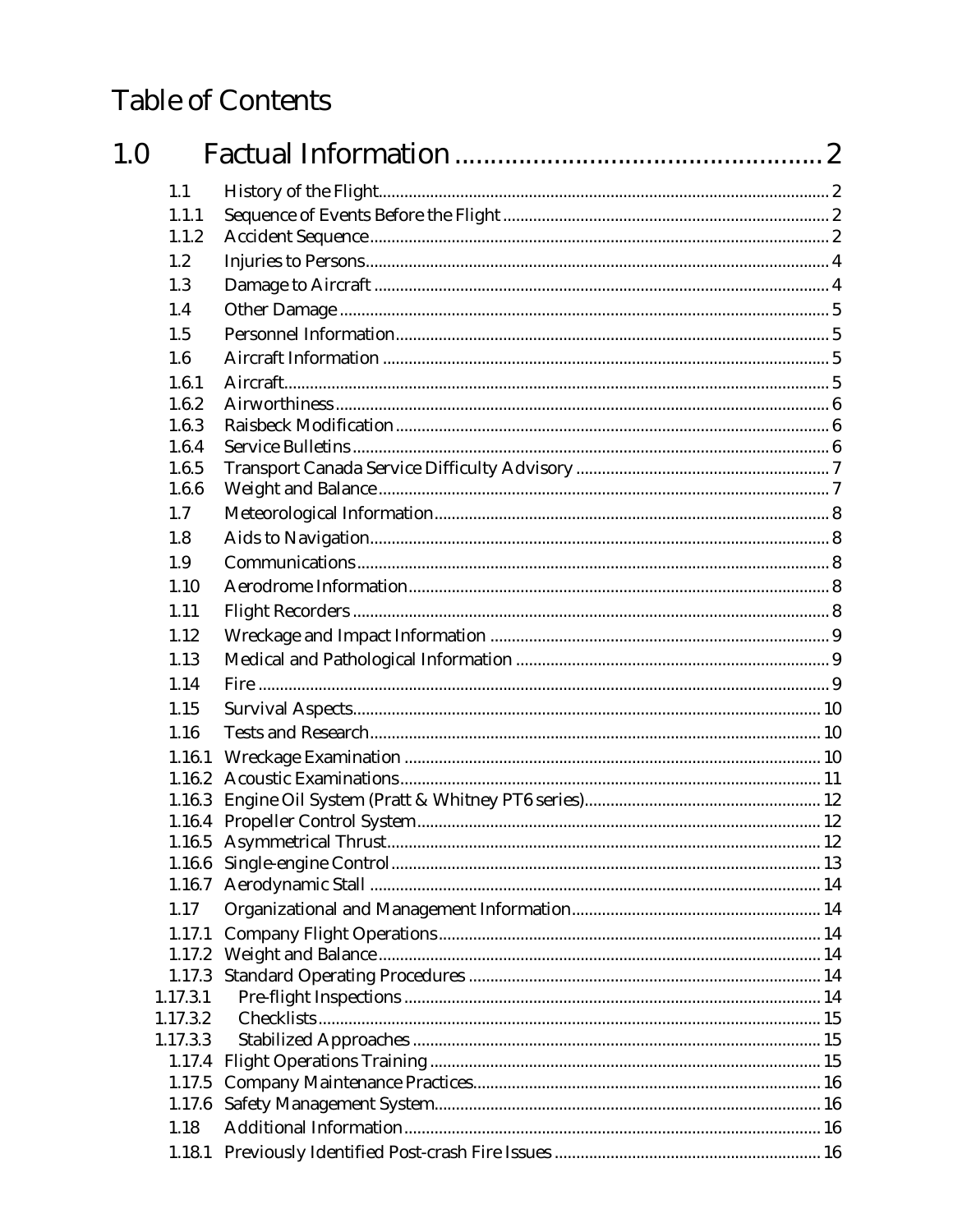|     | 1.19  |                                                                        |  |
|-----|-------|------------------------------------------------------------------------|--|
| 2.0 |       |                                                                        |  |
|     | 2.1   |                                                                        |  |
|     | 2.2   |                                                                        |  |
|     | 2.3   | Northern Thunderbird Air Beechcraft King Air 100 Standard Operating    |  |
|     |       |                                                                        |  |
|     | 2.4   |                                                                        |  |
|     | 2.5   |                                                                        |  |
|     | 2.6   |                                                                        |  |
|     | 2.7   |                                                                        |  |
|     | 2.8   |                                                                        |  |
|     | 2.9   |                                                                        |  |
| 3.0 |       |                                                                        |  |
|     | 3.1   |                                                                        |  |
|     | 3.2   |                                                                        |  |
| 4.0 |       |                                                                        |  |
|     | 4.1   |                                                                        |  |
|     | 4.1.1 |                                                                        |  |
|     | 4.1.2 |                                                                        |  |
|     | 4.2   |                                                                        |  |
|     | 4.2.1 |                                                                        |  |
| 5.0 |       |                                                                        |  |
|     |       | Appendix A: List of Transportation Safety Board Laboratory Reports  28 |  |
|     |       |                                                                        |  |
|     |       |                                                                        |  |
|     |       |                                                                        |  |

# **Table of Photos**

# Table of Figures

| Figure 1. "Abnormal" checklist for low oil pressure (Source: Northern Thunderbird [NT] Air |  |
|--------------------------------------------------------------------------------------------|--|
|                                                                                            |  |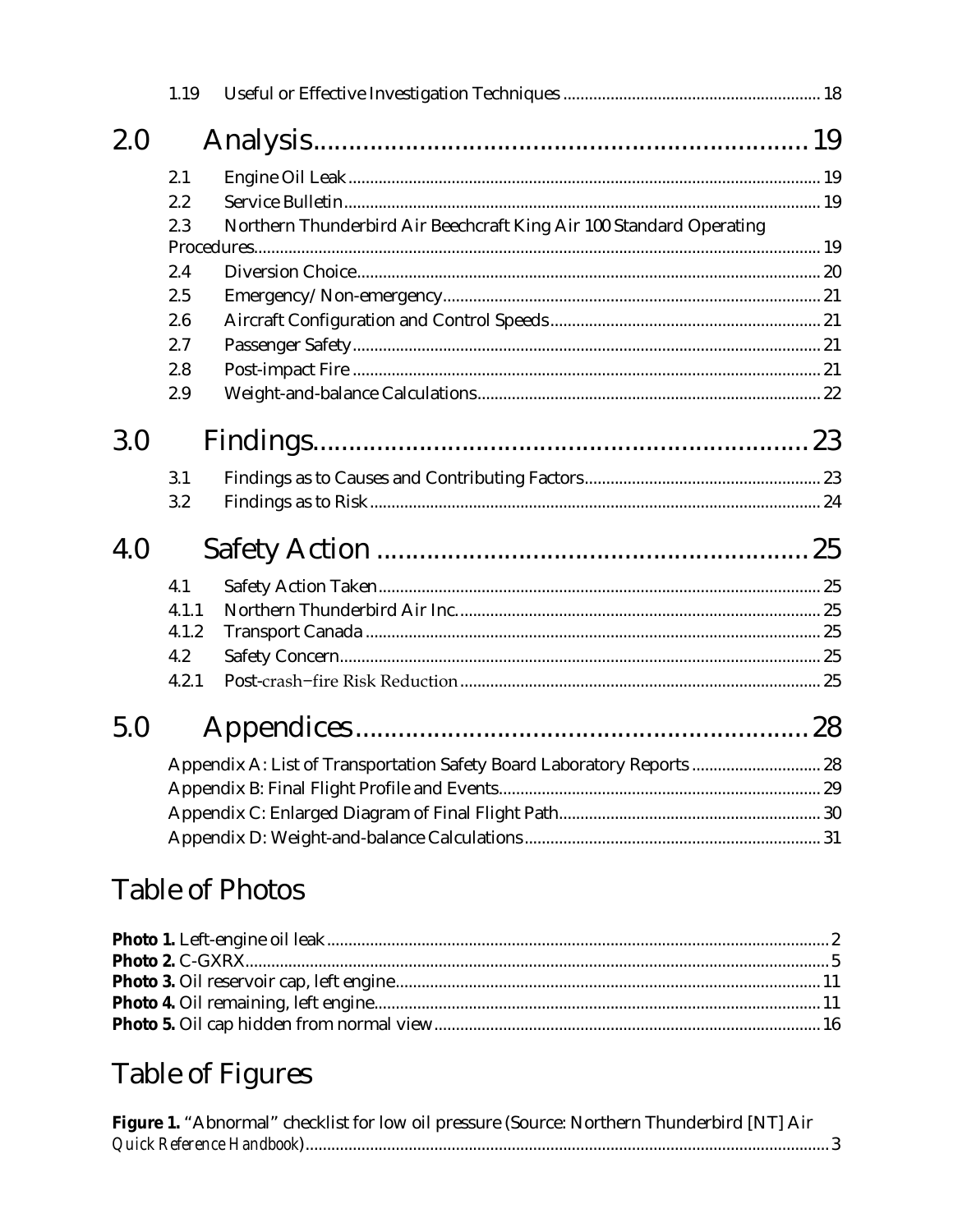| <b>Figure 2.</b> "Emergency" checklist for low oil pressure (Source: NT Air Quick Reference Handbook) 3 |  |
|---------------------------------------------------------------------------------------------------------|--|
|                                                                                                         |  |
|                                                                                                         |  |
|                                                                                                         |  |
| Figure 6. Asymmetrical thrust (Adapted from Figure 12-19, Airplane Flying Handbook, FAA-H-              |  |
| 8083-3A [US Government Printing Office, Washington DC: 2004], page 12-28. Modifications by              |  |
|                                                                                                         |  |
| Figure 7. Flight track (Image: Vancouver Airport Authority. Modifications by TSB.)  20                  |  |

# Table of Tables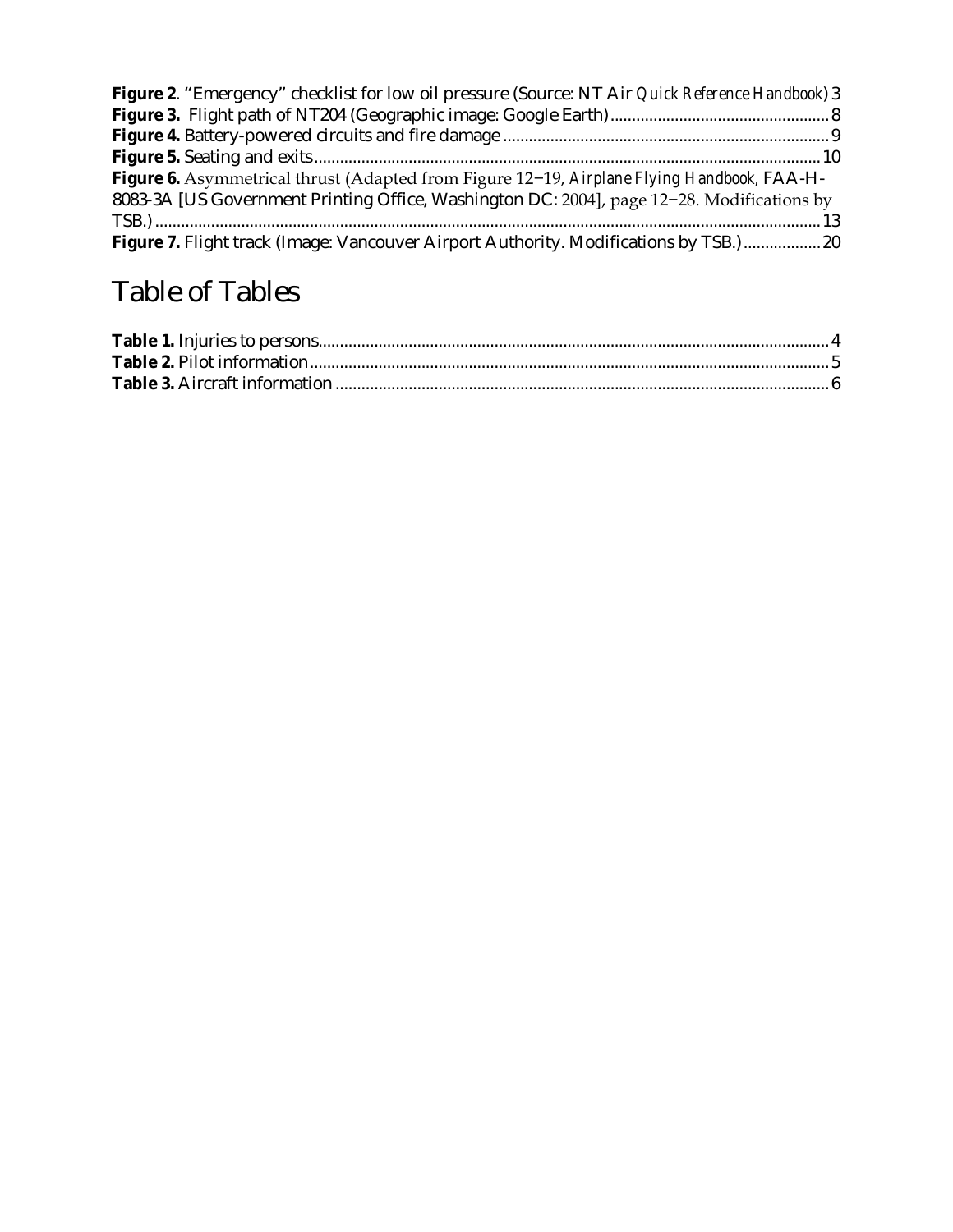# <span id="page-5-0"></span>*1.0 Factual Information*

# <span id="page-5-1"></span>*1.1 History of the Flight*

#### <span id="page-5-2"></span>*1.1.1 Sequence of Events Before the Flight*

Northern Thunderbird Air Incorporated (NT Air) operated from a fixed-base operator (FBO) at the Vancouver International Airport (CYVR). The aircraft had been in the hangar overnight, where it was inspected by NT Air maintenance personnel. A litre of oil was added to the left engine, and all items of the inspection were signed off as complete.

The captain came into the hangar at about [1](#page-5-4)420, 1 spent approximately 2 minutes at the aircraft, then pulled the aircraft out of the hangar, where it was fuelled. The first officer (FO) joined the captain outside of the hangar while the aircraft was being fuelled. A complete pre-flight inspection of the aircraft was not conducted.

The flight was a sub-charter for a different carrier that operated from another FBO at CYVR. The aircraft's engines were started, and the aircraft was taxied to the other FBO to pick up the passengers. During the loading of the passengers, a small puddle of oil under the left engine was pointed out to the pilots. The captain acknowledged the oil, but no further action was taken. The FO carried out the passenger briefing, which included a demonstration of the maindoor operation. The aircraft departed the FBO at about 1535.

#### <span id="page-5-3"></span>*1.1.2 Accident Sequence*

The aircraft departed CYVR at 1541, on an instrument flight rules (IFR) flight plan, as Thunderbird Flight 204 (NT204) to Kelowna, British Columbia. The captain was the pilot flying. The flight was uneventful during departure and during its climb to about 16 000 feet above sea

level (asl). Approximately 15 minutes into the flight, the crew identified an oil problem. Oil was leaking from the left engine. The FO contacted Air Traffic Control (ATC), and received a clearance to return to CYVR. The captain initiated a turn toward CYVR, and reduced the power for the descent. The passengers were informed that there was an oil leak (Photo 1) and that consequently, the flight was going to return to CYVR. About 5 minutes after the turnaround, the "Abnormal" checklist for low oil pressure [\(Figure 1\)](#page-6-0) was consulted.



**Photo 1.** Left-engine oil leak

<span id="page-5-4"></span>1 All times are Pacific Daylight Time (Coordinated Universal Time minus 7 hours).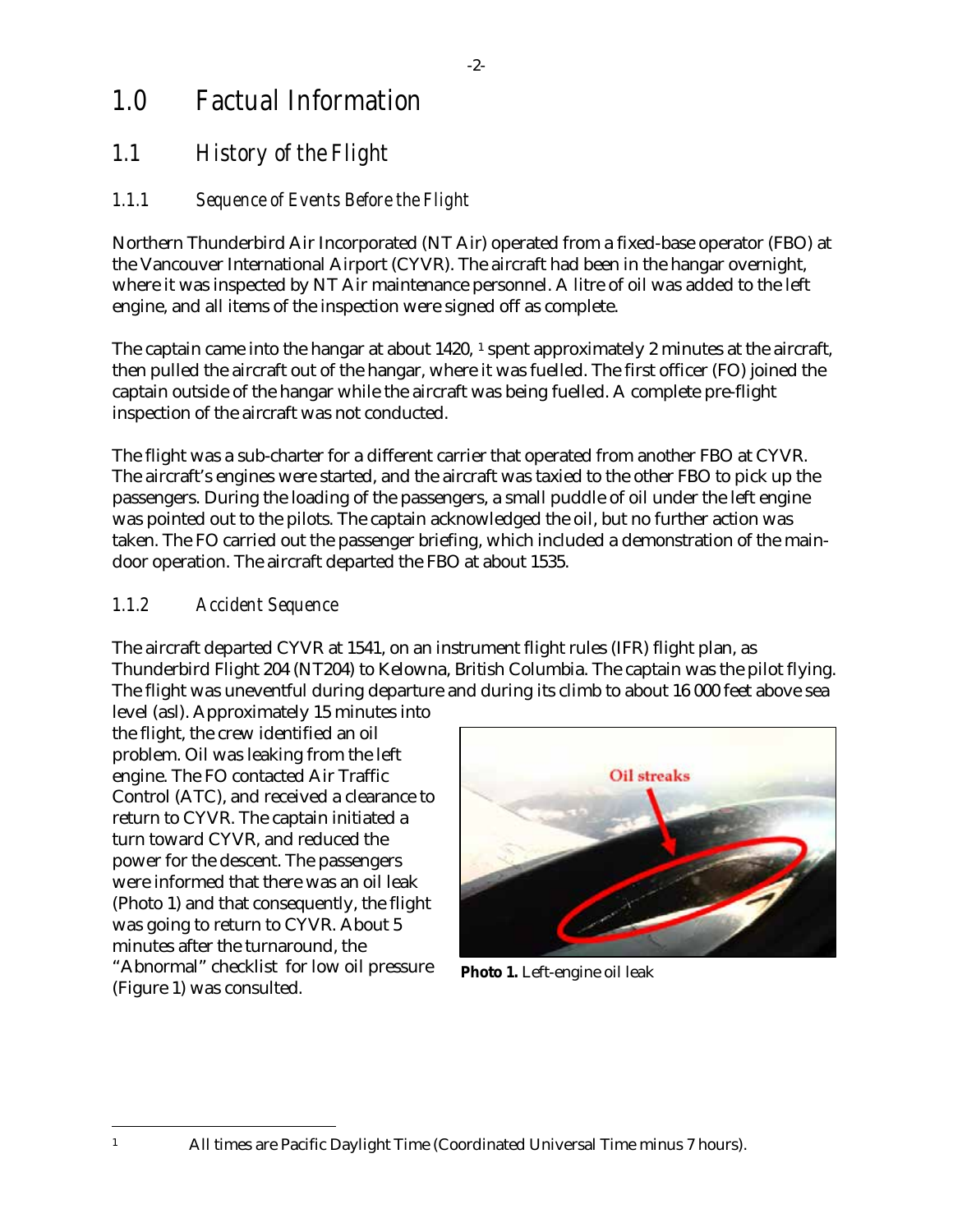| <b>LOW OIL PRESSURE</b>                                                                                            |
|--------------------------------------------------------------------------------------------------------------------|
| 40 PSI - 80 PSI: Undesirable, reduce power to continue flight                                                      |
| <b>BELOW 40 PSI:</b> Unsafe, Secure engine or land at the nearest suitable airport using<br>Minimum power required |

<span id="page-6-0"></span>**Figure 1.** "Abnormal" checklist for low oil pressure (Source: Northern Thunderbird [NT] Air *Quick Reference Handbook*)

The pilots decided that the approach would be flown normally, unless the oil pressure dropped below 40 pounds per square inch (psi), at which time they would follow the emergency checklist and single-engine procedures (Figure 2). These procedures include a 10-knot addition to the  $V_{REF}$  speed  $\ell$  and feathering  $\ell$  the propeller.



<span id="page-6-1"></span>**Figure 2**. "Emergency" checklist for low oil pressure (Source: NT Air *Quick Reference Handbook*)

The crew received a visual-approach clearance to Runway 26 left (26L) via the interception of the localizer. At about 7 nautical miles (nm) from the runway, at 1500 feet asl, ATC queried the crew concerning the need for deploying emergency equipment. The crew declined the deployment, reporting that everything was good for the moment. At 3.8 nm, with the runway in sight, the crew was cleared to land.

The flight was conducted without incident during the initial approach. Standard calls were made, which included the  $V_{REF}$  speed of 99 knots. At 3 nm from the touchdown zone, the flaps were lowered to 30%. That was followed by lowering of the landing gear to the down-andlocked position. From approximately 45 seconds before the upset, the crew's activity increased. The flaps were lowered to 60%. The ground proximity warning system (GPWS) announced the altitude above ground level in feet as "500." The speed was announced as "105 knots," then " $V_{REF}$ " (99 knots), and finally " $V_{REF}$  minus 5." There was a change in the propeller noise and an immediate aircraft upset. The aircraft yawed left, rolled about 80° left, and pitched nose-down

 $\overline{a}$ 

<span id="page-6-2"></span><sup>&</sup>lt;sup>2</sup>  $V_{\text{REF}}$  is a landing reference speed based on the aircraft's weight and configuration, and is found on the approach checklist.

<span id="page-6-3"></span><sup>3</sup> Feathering refers to changing the position of a propeller to a blade pitch angle of about 90°, which minimizes resistance to airflow and thereby reduces the drag of a non-powered propeller during flight.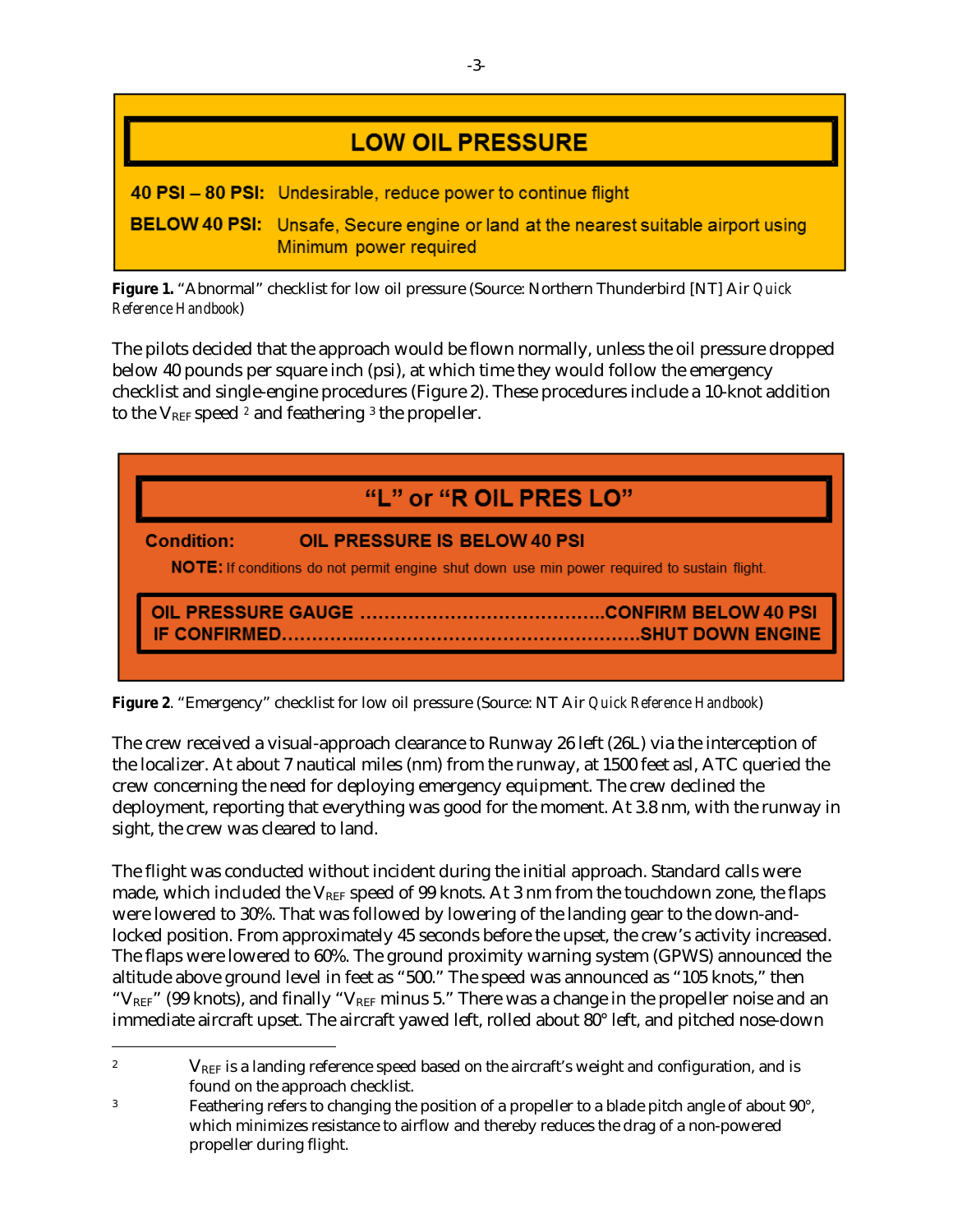about 50°. As the aircraft dove toward the ground, the wings returned to a level attitude and the nose came up, reducing the pitch to 30° nose-down. By that time, the aircraft had collided with the ground. (See Appendix B for the final flight profile and events.)

## <span id="page-7-0"></span>*1.2 Injuries to Persons*

|                | Crew | Passengers | <b>Others</b> | <b>Total</b> |
|----------------|------|------------|---------------|--------------|
| Fatal          |      |            |               |              |
| <b>Serious</b> |      |            |               |              |
| Minor/none     |      |            |               |              |

<span id="page-7-2"></span>**Table 1.** Injuries to persons

The aircraft hit the ground on a major arterial road, just outside of the airport perimeter fence. The accident happened at a time when the traffic-light sequence provided a gap in traffic. Several people were stopped at the traffic lights, and helped rescue the passengers. Once the aircraft came to a rest, the passenger seated closest to the main door tried several times to open the door before succeeding. That passenger then helped the next closest passenger out, and persons in the area helped all but 1 passenger out of the burning aircraft. The cockpit was farthest away from the door, and initial rescuers were not aware of the total number of persons on board. By the time 6 of the passengers were out of the aircraft, the fire prevented the initial rescuers from reaching the seventh passenger near the front of the aircraft. Having been informally notified of the accident, Richmond Fire-Rescue personnel arrived about 3 minutes after the crash, from a fire hall about 700 meters from the accident site. They rescued the seventh passenger. The aircraft was across a ditch, just outside of the airport perimeter fence. A Vancouver Airport Authority fire truck arrived about 4 minutes after the crash, having been dispatched by ATC. It was able to spray the wreckage from the airport side of the fence. A second airport fire truck crashed through the gate of the airport perimeter fence to access the accident site. There was some confusion as to the total number of persons on board and how many pilots there were; however, joint fire and rescue personnel extinguished the fire, cut the wreckage, and rescued the pilots.

The aircraft's electrical wiring was arcing, and there was concern for personnel entering the wreckage even after the fire was extinguished.

All of the occupants were transferred to hospital by ambulance services. Two persons from a car that was hit by the aircraft, and a cyclist who was nearly hit, were examined at the site and released.

### <span id="page-7-1"></span>*1.3 Damage to Aircraft*

The aircraft was destroyed by impact deceleration forces and by fire (see Section 1.12).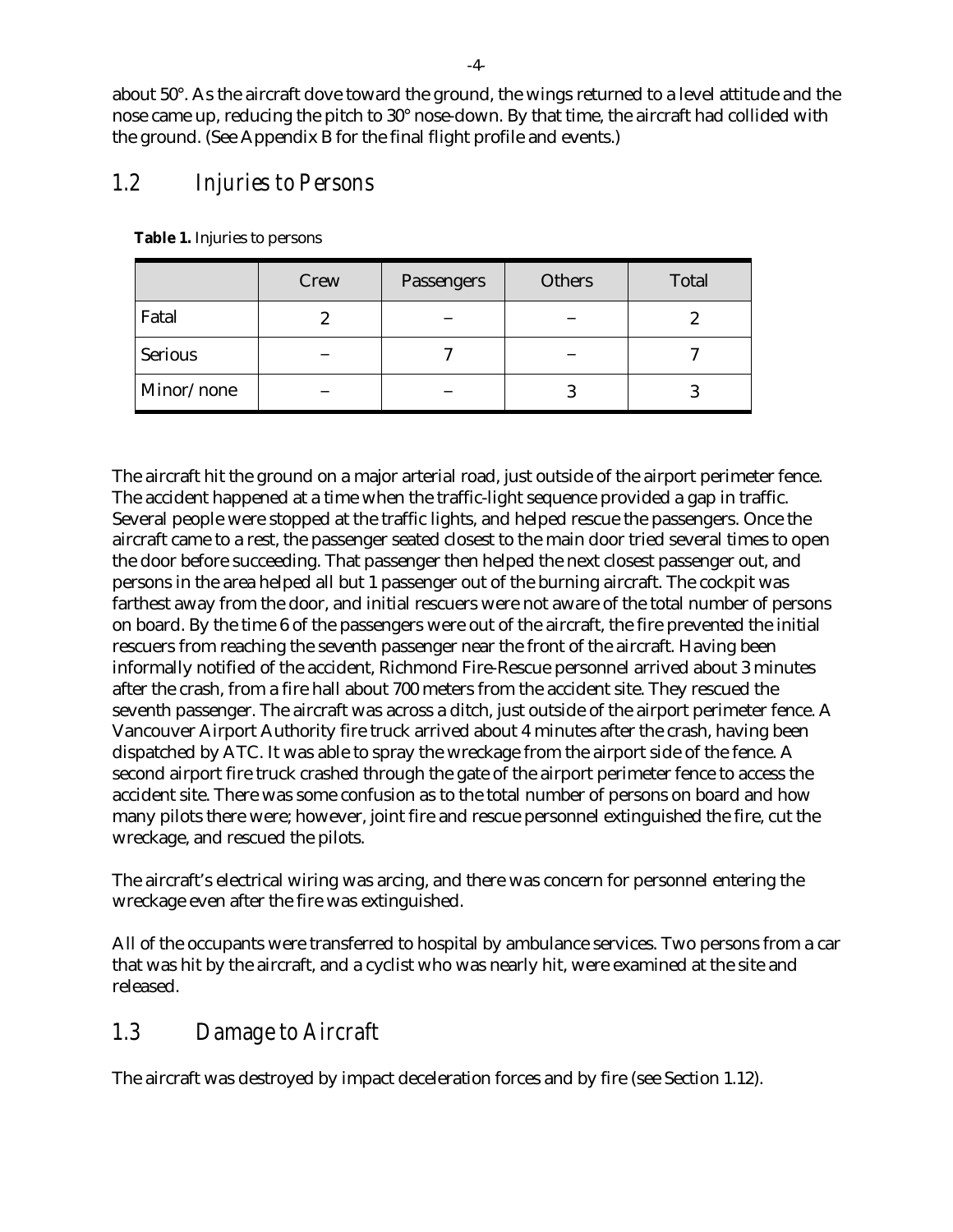### <span id="page-8-0"></span>*1.4 Other Damage*

The aircraft struck a streetlight pole and a car that was travelling on the road. The road surface was damaged by fuel and oil spills, and by fire. A roadside sign was also damaged by fire.

# <span id="page-8-1"></span>*1.5 Personnel Information*

Records indicated that the crew members were certified and qualified for the flight in accordance with existing regulations. The captain held a Canadian airline transport pilot licence (ATPL), endorsed with a current group 1 instrument rating and a valid medical certificate. The FO held a Canadian commercial pilot licence (CPL), endorsed with a current group 1 instrument rating and a valid medical certificate.

|                                   | Captain     | <b>FO</b>   |
|-----------------------------------|-------------|-------------|
| <b>Pilot licence</b>              | <b>ATPL</b> | <b>CPL</b>  |
| Medical expiry date               | 01 May 2012 | 01 Feb 2012 |
| Total flying hours                | 13876       | 1316        |
| Hours on type                     | 978         | 85          |
| Hours, last 90 days               | 184         | 192         |
| Hours on type, last 90 days       | 46          | 65          |
| Hours on duty before occurrence   | 2           | 2           |
| Hours off duty before work period | 38          | 20          |

<span id="page-8-5"></span>**Table 2.** Pilot information

The captain was experienced in a variety of fixed-wing aircraft operations around the world, including about 7200 hours in twin-engine turboprop aircraft [4](#page-8-6) similar to the accident aircraft.

The FO had started a flying career 4 years previously, and had accumulated about 85 hours on the Beechcraft King Air 100 since joining the company during the previous year.

# <span id="page-8-2"></span>*1.6 Aircraft Information*

### <span id="page-8-3"></span>*1.6.1 Aircraft*

The Beechcraft King Air 100 is a small, pressurized twin-engine turboprop aircraft that is often used in charter and corporate operations.

The aircraft, C-GXRX [\(Photo 2\)](#page-8-4), was configured to operate with 2 crew members and to carry up to 8 passengers, all facing forward. There was no partition between the passengers and the pilots. The Beechcraft King Air 100 is powered by Pratt and Whitney Canada (P&WC) engines.



<span id="page-8-4"></span>

 <sup>4</sup> <sup>A</sup> turboprop aircraft is one that derives most of its propulsive power from the thrust developed by a turbojet engine having a turbine-driven propeller.

<span id="page-8-6"></span>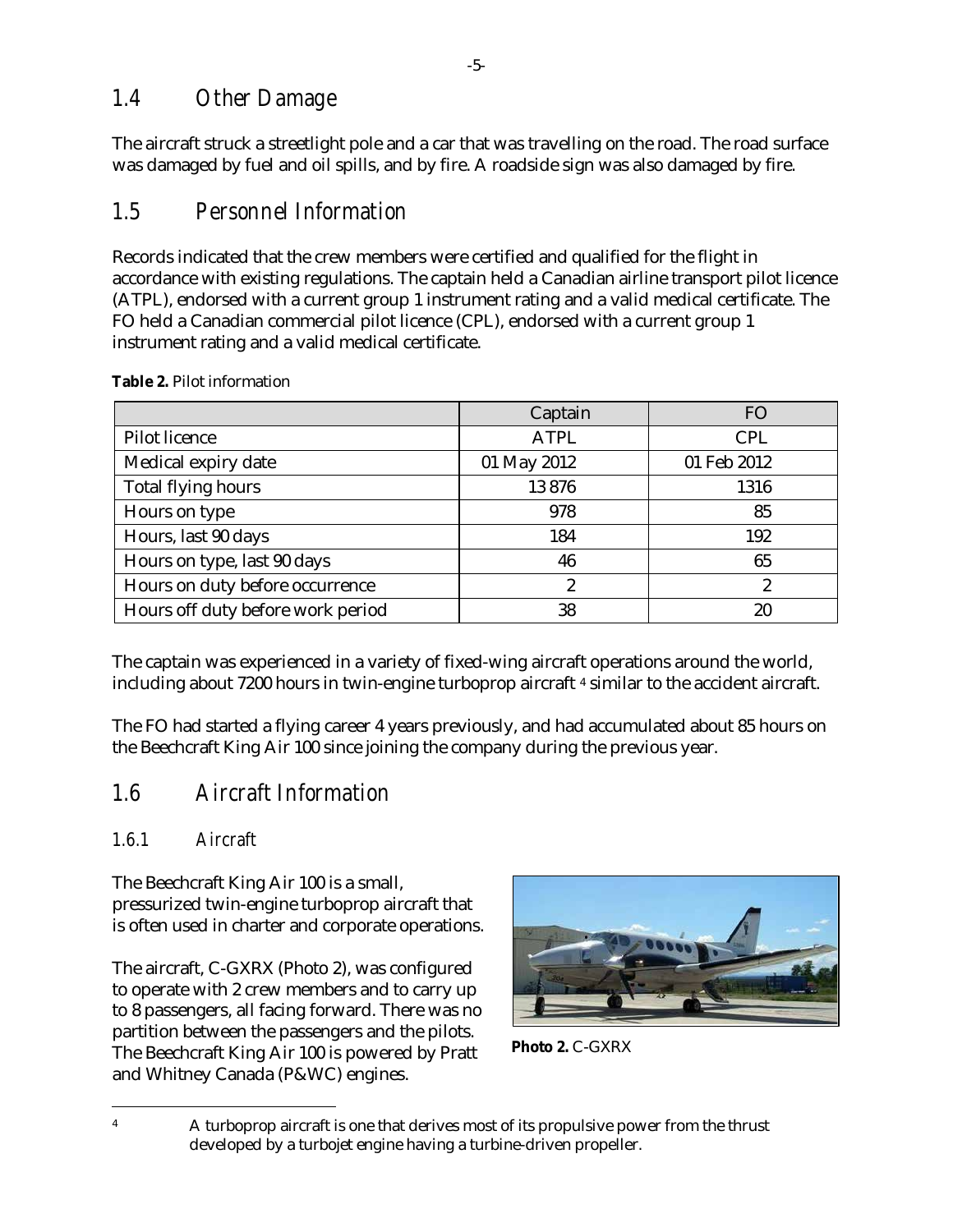<span id="page-9-3"></span>**Table 3.** Aircraft information

| Manufacturer                            | Hawker Beechcraft Inc. |
|-----------------------------------------|------------------------|
| Type and model                          | King Air 100           |
| Year of manufacture                     | 1970                   |
| Serial number                           | $B-36$                 |
| Certificate of airworthiness issue date | 18 July 2001           |
| Total airframe time                     | 26 993 hours           |
| Engine type (no.)                       | P&WC PT6A-28 (2)       |
| Propeller (no.)                         | Hartzell HC-B3TN (2)   |
| Maximum allowable take-off weight       | 11 846 lb              |
| Recommended fuel type(s)                | Jet A, Jet A-1, Jet B  |
| Fuel type used                          | <b>Jet A</b>           |

#### <span id="page-9-0"></span>*1.6.2 Airworthiness*

Records indicated that the aircraft was certified, equipped, and maintained in accordance with existing regulations and approved procedures. The emergency locator transmitter had been removed for maintenance, and the aircraft was approved to operate without it. No defects were outstanding.

#### <span id="page-9-1"></span>*1.6.3 Raisbeck Modification*

The aircraft had been modified with the installation of a Raisbeck Engineering kit, which included the addition of aerodynamic devices and 4-bladed propellers. These modifications were part of a supplementary type certificate (STC) that was approved by Transport Canada (TC) and the United States Federal Aviation Administration (FAA). The operation of the aircraft was covered by the original *Beechcraft Airplane Flight Manual*, and the Raisbeck Engineering Airplane Flight Manual Supplement, P/N 91-100/A100.

While the STC improved the aircraft's performance, the minimum speed to maintain control when operating with the critical engine  $5$  inoperative ( $V_{MC}$ ) increased from 81 knots to 85 knots. (See also Section 1.16.5.)

#### <span id="page-9-2"></span>*1.6.4 Service Bulletins*

 $\overline{a}$ 

Service bulletins (SBs) are issued by aircraft, engine, and equipment manufacturers as advisory notices alerting owners and engineers to problems requiring preventive or remedial maintenance, modification, or improvement in product performance. SBs do not have the legal force of airworthiness directives; however, P&WC has compliance guidelines listed by category numbers 1 to 10, with 1 being "before next flight" and 10 being "for information only."

<span id="page-9-4"></span><sup>&</sup>lt;sup>5</sup> "Critical engine" refers to the engine whose failure would most adversely affect the performance or handling qualities of an aircraft.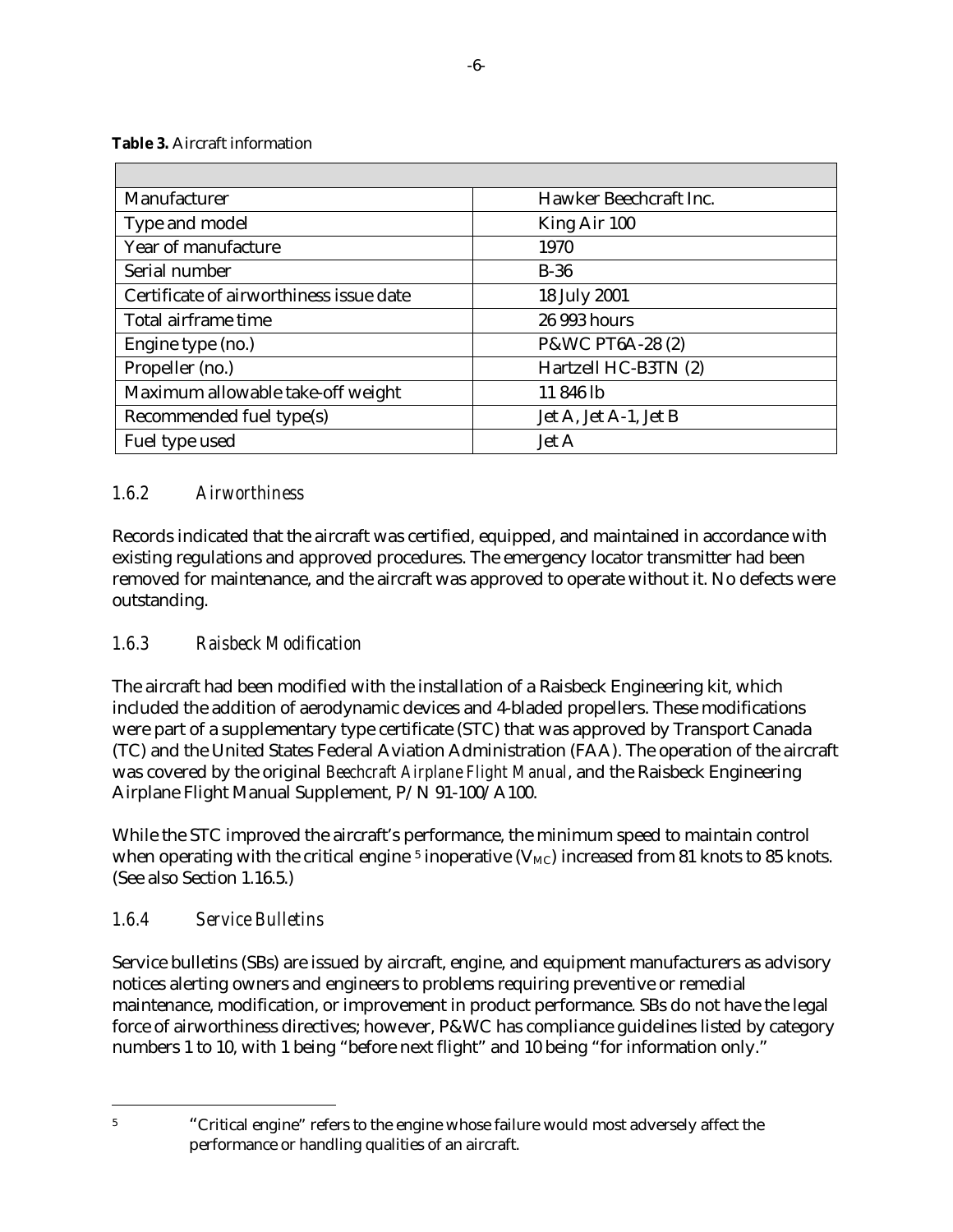The engines were subject to a manufacturer's SB, P&WC SB no. 150[6](#page-10-2)R2, <sup>6</sup> which addresses the issue of leaving the oil reservoir filler cap unsecured. The SB was not adapted as an airworthiness directive by TC or the FAA.

The SB had been initially issued in 1995 as a level 8 bulletin. In 2010, it was re-issued as a level 6 bulletin. The SB stated in part:

C. Reason

To restrict oil loss in the event that the oil-filler-cap is not properly installed in the locked position.

NOTE: Incorporation of this service bulletin does not decrease the requirement to make sure that the oil-filler-cap is properly installed and secured prior to engine installation.

D. Description

The oil-filler-tube is replaced with an oil-filler-tube valve assembly with a ball type check valve. In addition, the oil quantity gage is replaced with a new or modified shortened oil quantity gage.

#### E. Compliance

CATEGORY 6 − P&WC recommends to do this service bulletin when the subassembly (i.e. module, accessories, components, or build groups) is disassembled and access is available to the necessary part. Do all spare subassemblies.

The accident aircraft was not modified as per the SB, nor was it required to be by regulation.

#### <span id="page-10-0"></span>*1.6.5 Transport Canada Service Difficulty Advisory*

TC recognized a possible issue with "loose, leaking, or missing oil filler caps" through analysis of the Service Difficulty Reporting System, and as a result, issued a Service Difficulty Advisory in 2006 to owners of affected aircraft. In this advisory, [7](#page-10-3) TC recommended that "all operators, maintainers, overhaul facilities and other interested parties comply with the… P&WC Service Information Letter and Service Bulletins…" and "following engine oil servicing, always doublecheck to ensure that oil caps are properly fastened."

#### <span id="page-10-1"></span>*1.6.6 Weight and Balance*

The aircraft was within its operational weight limitations. It was loaded to about 700 pounds below its maximum gross take-off weight. The weight was distributed in a manner that placed the aircraft's centre of gravity close to the aft, but within its forward and aft limits. (See also Section 1.17.2.)

<span id="page-10-2"></span> <sup>6</sup> P&WC SB no. 1506R2 is titled "Turboprop Engine Oil Filler Tube and Oil Filler Cap and Gage Assembly: Replacement of."

<span id="page-10-3"></span><sup>7</sup> Transport Canada (TC) AV-2006-08: Service Difficulty Advisory, Pratt & Whitney Canada Engines Engine Oil Filler Cap Security (2006)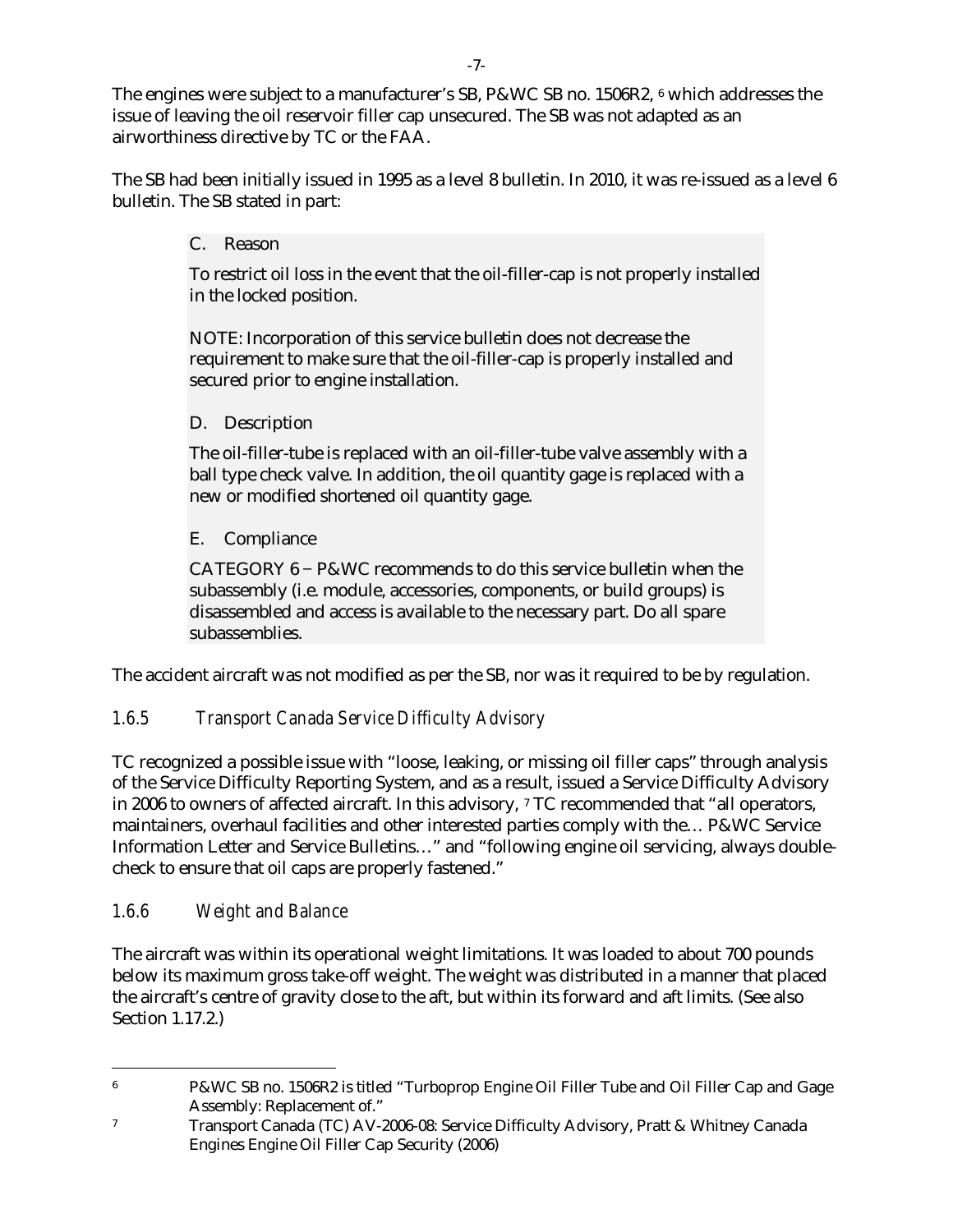### <span id="page-11-0"></span>*1.7 Meteorological Information*

The sky conditions were mostly clear, and winds were light and variable. During the aircraft's final approach, the CYVR control tower reported wind from 260º magnetic at 5 knots. The smoke trail from the aircraft blew upwards and toward the west southwest, indicating a light tailwind on the approach to Runway 26L. The temperature was 9ºC. Weather was not considered a contributory factor in this accident.

### <span id="page-11-1"></span>*1.8 Aids to Navigation*

The diversion back to CYVR was accomplished using ATC radar vectors to intercept the 26L localizer for a visual approach. Aids to navigation were not considered a contributory factor in this accident.

#### <span id="page-11-2"></span>*1.9 Communications*

The flight was in communication with ATC and NT Air dispatch at all times. The aircraft was equipped with a global positioning system (GPS) tracking system that transmitted the aircraft's position every 6 minutes to the company's operations.

### <span id="page-11-3"></span>*1.10 Aerodrome Information*

CYVR is located in the suburbs of Vancouver, on an island in the mouth of the Fraser River, at sea level. It is a full-service international airport that supports major airlines. There are 3 runway surfaces, of which 2 are parallel. The approach was accomplished on Runway 26L (Figure 3). Other airports in the vicinity include Pitt Meadows (CYPK) and Abbotsford (CYXX), as indicated in [Figure 7.](#page-23-1)

The accident flight was not delayed by ATC at any time after the crew requested clearance to return to CYVR. There was no wake turbulence from aircraft in the vicinity that would have affected the accident flight.

# <span id="page-11-4"></span>*1.11 Flight Recorders*

The aircraft was equipped with a cockpit voice recorder (CVR), which recorded the complete flight.

<span id="page-11-5"></span>There was no flight data recorder, nor was one required by regulation.



**Figure 3.** Flight path of NT204 (Geographic image: Google Earth)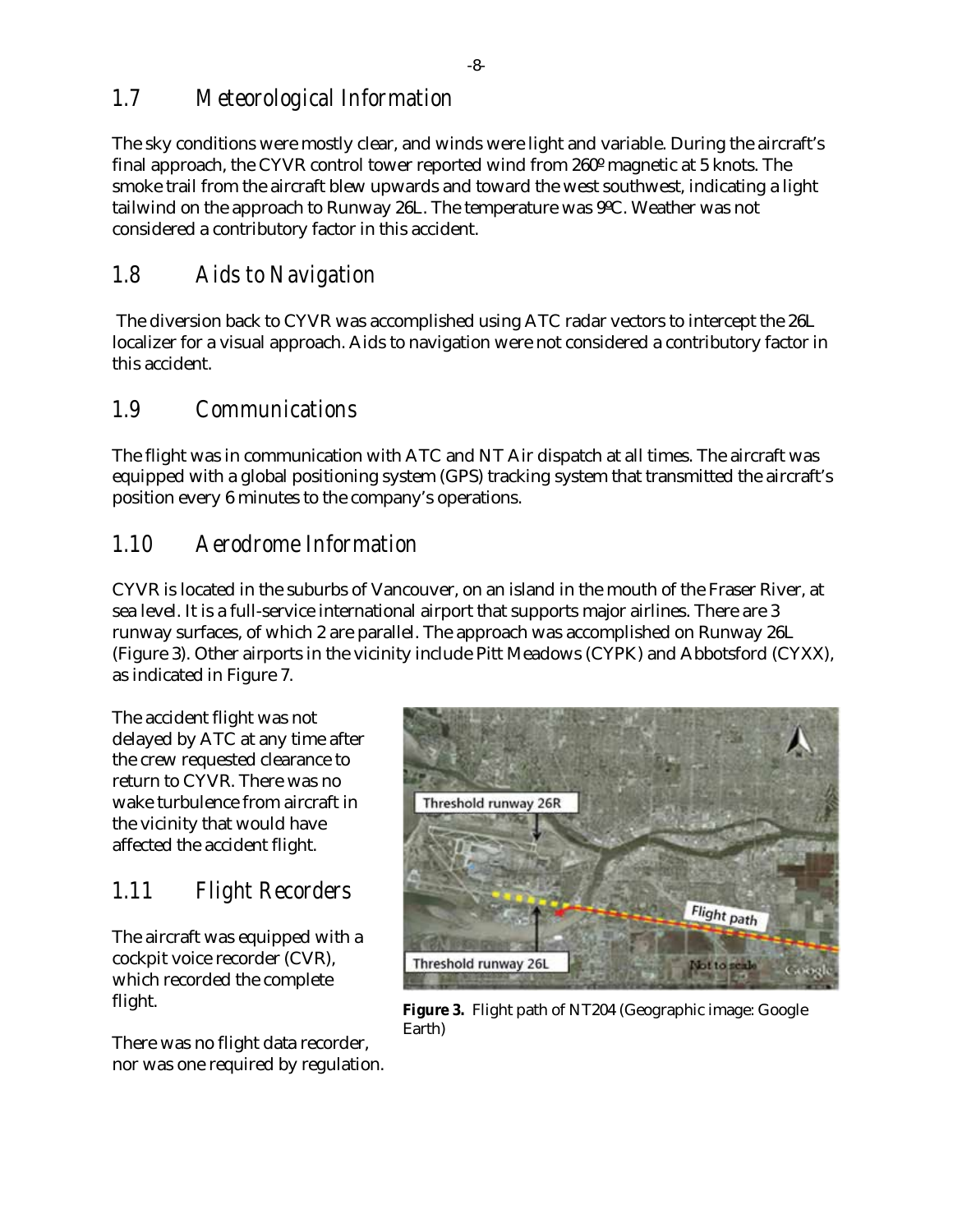## <span id="page-12-0"></span>*1.12 Wreckage and Impact Information*

The aircraft initially struck the ground with the nose wheel, which collapsed. Shortly thereafter, both of the propellers and the main landing gears struck the ground simultaneously. The main landing-gear assemblies broke off, and the right-wing outer section broke and overturned from the leading edge to the trailing edge. Fuel lines ruptured, and fuel was spilled onto the roadway, which erupted into fire.

The aircraft skidded on its belly for 558 feet (170 metres) along a heavily travelled arterial roadway consisting of 6 lanes, and clipped a car travelling in the opposite direction. The right side of the nose section of the aircraft struck a streetlight pole that stood on the road's centre median. Subsequently, the nose and tail sections of the aircraft tore from the fuselage, staying attached only by the control cables.

The wreckage left a trail of fire that was consistent with spilled fuel ignited by the landing gear rubbing on asphalt. The right side of the aircraft burned more than the left side (Figure 4).

### <span id="page-12-1"></span>*1.13 Medical and Pathological Information*

The investigation determined that there was nothing to indicate that the pilots' performance was degraded by physiological factors.

### <span id="page-12-2"></span>*1.14 Fire*

After the aircraft and engines stopped, the fire was concentrated on the right wing and in areas where the aircraft's electrical-system wiring was routed. The wiring converges to the cockpit area and would have been energized by the battery located in the right wing, until it was disconnected by the investigators hours later. The areas of thermal heat and fire damage mostly matched the areas of the aircraft's main electrical wiring (Figure 4).

Aircraft certified in Canada are not required to have a safety device that disconnects the battery in the event of an accident. Battery-supplied electrical currents can cause arcing when energized circuits are damaged in accidents.

There was evidence that the emergency oxygen system was compromised during the accident. Leaking oxygen supported an isolated fire in an area above and behind the captain's seat. The oxygen



<span id="page-12-3"></span>**Figure 4.** Battery-powered circuits and fire damage

tank is located in the rear of the aircraft, and is plumbed along the inside of the roof to the passenger and pilot locations. The system was found armed. It is normally armed by the crew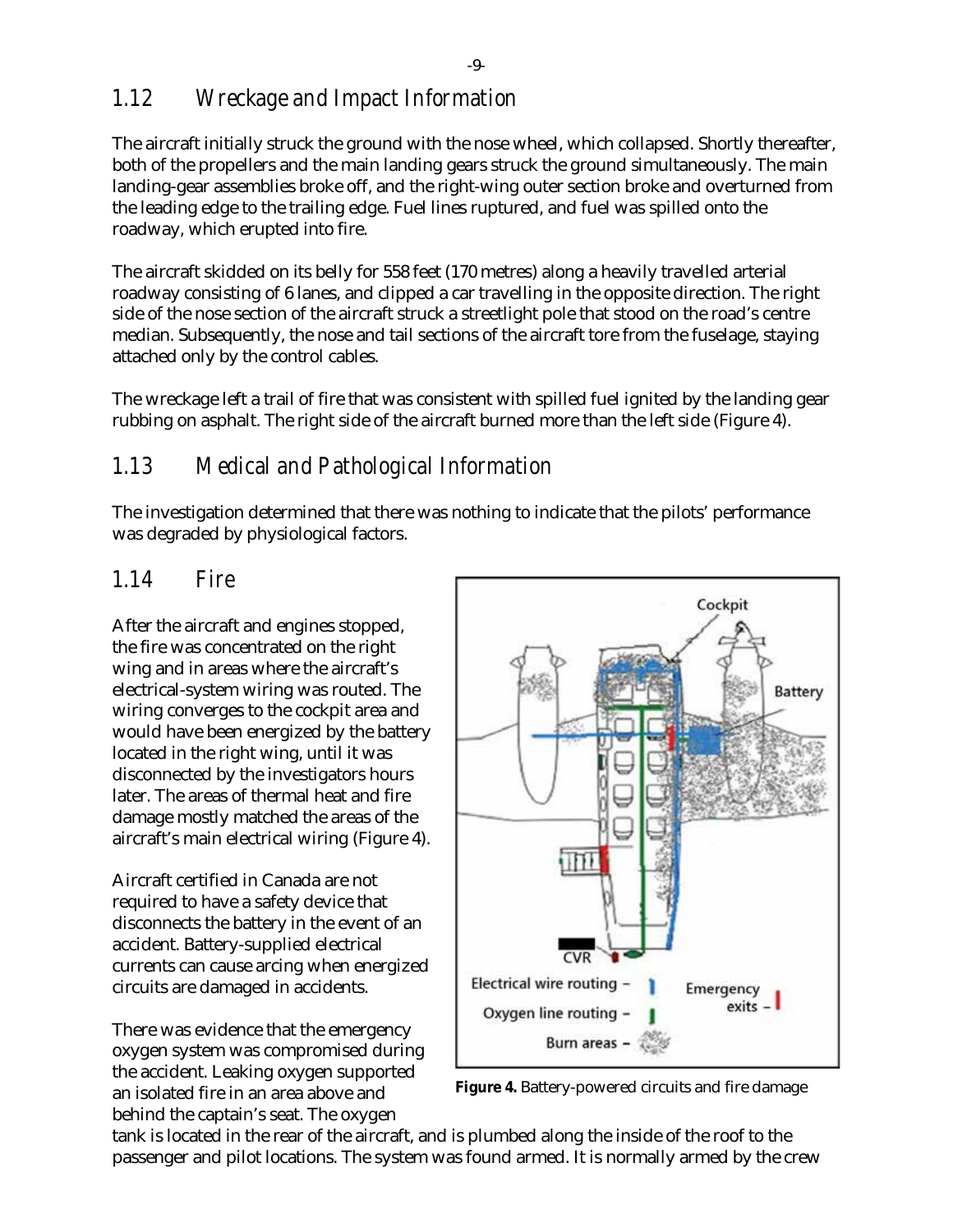before take-off, meaning that the oxygen tank valve is in the open position, and the lines are charged with oxygen.

# <span id="page-13-0"></span>*1.15 Survival Aspects*

The Beechcraft King Air 100 has 1 cabin door, located at the rear of the aircraft on the left side. One emergency exit window is located over the right wing. The cabin was configured with 8 passenger seats, all facing forward in rows, with a centre aisle. Figure 5 shows the cabin configuration and available exits. Fire was visible outside on the right, making the cabin door the only viable exit. The cabin door was opened with difficulty, as the door frame was deformed. All of the passengers and both pilots suffered injuries from the impact, and all but 1 passenger had to be assisted to exit the aircraft. The captain was not wearing a shoulder harness.

All of the persons on board sustained survivable injuries from the impact deceleration forces. The post-impact fire compromised survivability. The pilots suffered severe burns and smoke inhalation. The passenger seated closest to the cockpit suffered burns and the serious effects of smoke inhalation.



<span id="page-13-3"></span>**Figure 5.** Seating and exits

# <span id="page-13-1"></span>*1.16 Tests and Research*

#### <span id="page-13-2"></span>*1.16.1 Wreckage Examination*

Both propeller assemblies were examined in detail, but the only reliable findings were that both propellers had damage consistent with normal [8](#page-13-4) revolutions per minute (rpm) and were not feathered, and that the propeller hubs' internal scars were similar.

Examination of the engines revealed that the left-engine oil-reservoir cap was unlatched [\(Photo 3\)](#page-14-1). [9](#page-13-5)

<span id="page-13-4"></span> <sup>8</sup> 1900 revolutions per minute (rpm)

<span id="page-13-5"></span><sup>&</sup>lt;sup>9</sup> The cap is closed securely by a latching mechanism that requires one to twist a tab 90<sup>°</sup> and fold it down.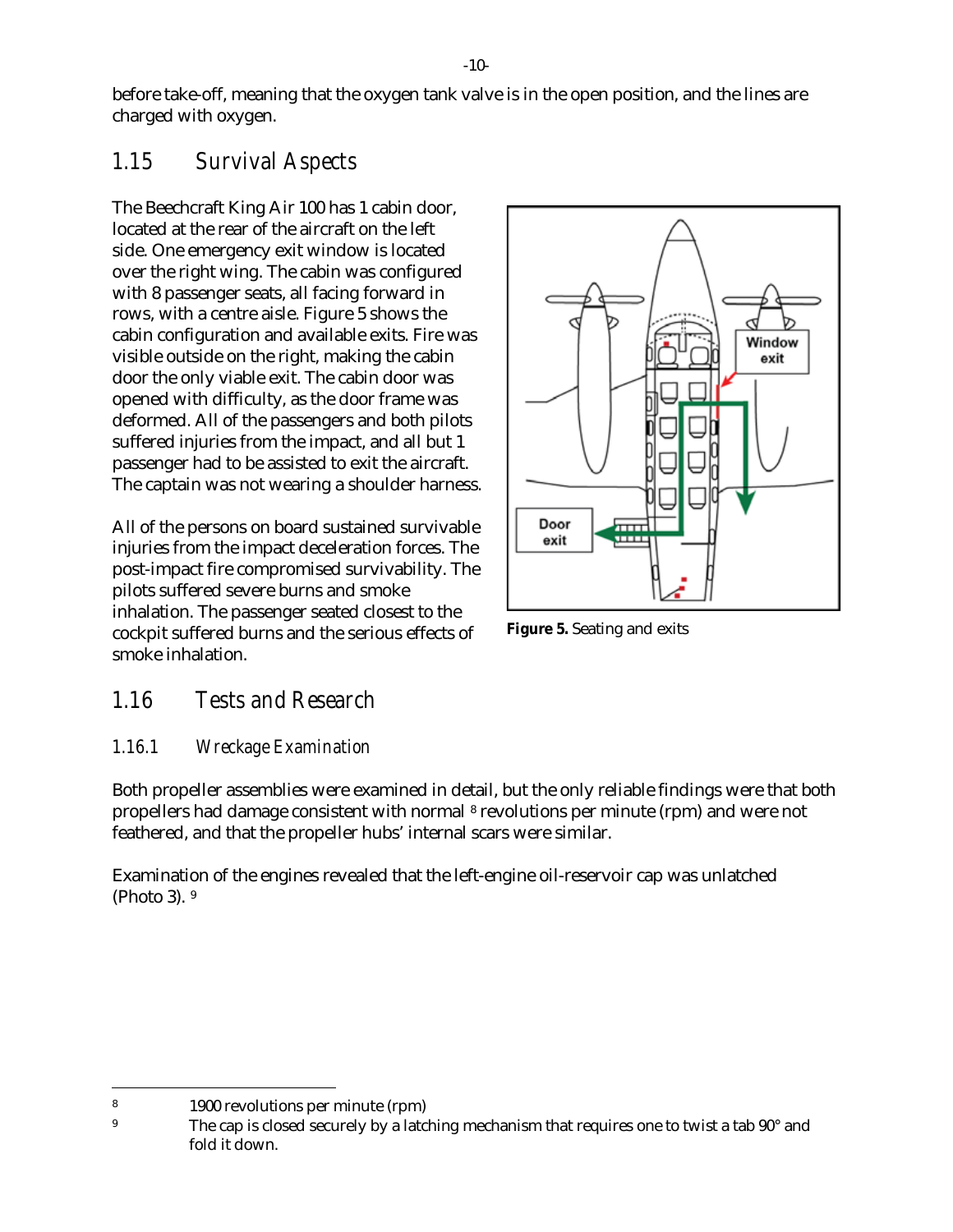

**Photo 3.** Oil reservoir cap, left engine **Photo 4.** Oil remaining, left engine

<span id="page-14-2"></span>

<span id="page-14-1"></span>Teardown examination of the right engine showed vertical-impact damage and rotational damage consistent with operation at low power (near idle). Discolouration marks from fire damage indicated that about 7 litres of oil remained in the reservoir after impact.

Teardown examination of the left engine showed similar damage, consistent with operation at low power (near idle). Similar discolouration marks indicated that there was about 0.8 of a litre of oil remaining in the reservoir after impact. This amount, however, was sufficient to cover the oil pump inlet (Photo 4), meaning that oil was still being supplied to the engine.

There was no evidence in either engine of pre-impact damage or malfunction that would have limited power.

Both the left and right engines displayed contact signatures to their internal components that were characteristic of the engines producing power in a low power range, possibly at or near flight idle, at the time of impact. The right engine's signatures to the power turbine and powerturbine guide-vane ring were slightly more pronounced than for the left engine, and may suggest that the right engine was at a slightly higher power level.

The control surfaces, linkages, actuators, and cables all appeared to be in serviceable condition before impact.

The CVR, some flight instruments, and all engine instruments were removed and sent to the Transportation Safety Board (TSB) Laboratory for extraction of recorded data. The CVR provided clear acoustic data from the pilots' communications, the engine and propeller, and other system sounds. The instruments did not display any valuable information.

#### <span id="page-14-0"></span>*1.16.2 Acoustic Examinations*

Analysis of the audio recordings from the cockpit revealed acoustic signatures that were consistent with the 4-bladed propellers turning at about 1905 rpm and synchronized until just before the aircraft upset. There was a change in propeller sound; however, both propellers maintained about 1900 rpm. An engine igniter [10](#page-14-3) was on throughout the descent, and continued through to the upset.

<span id="page-14-3"></span> <sup>10</sup> Turbine engine igniters ignite the fuel for engine combustion. Engine igniters are armed for the flight, and automatically activate when engine torque drops below 425 foot-pounds.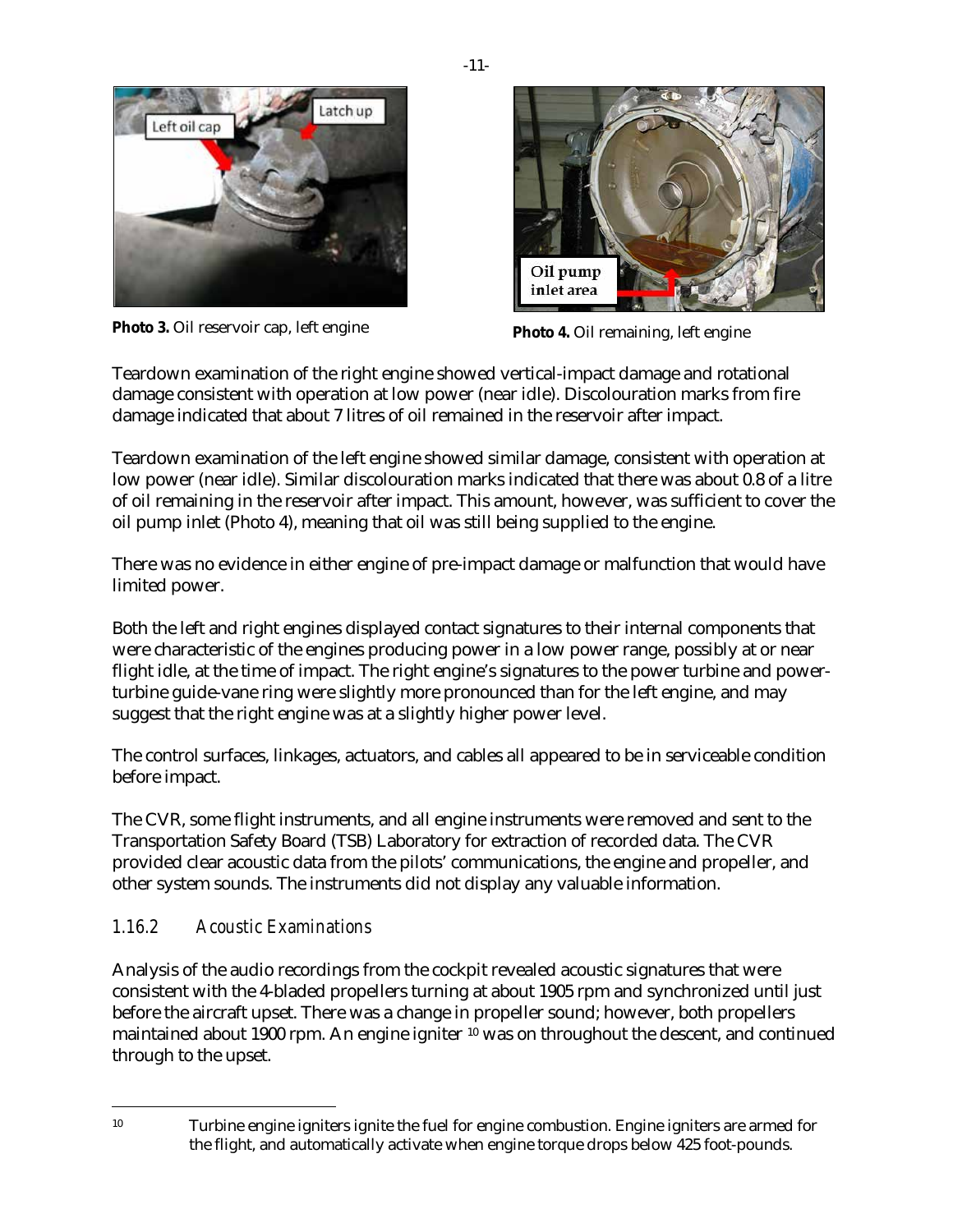#### <span id="page-15-0"></span>*1.16.3 Engine Oil System (Pratt & Whitney PT6 series)*

Each engine has its own oil system that lubricates and cools the engine bearings, heats the fuel, and supplies the propeller governor with oil for its operation. The oil is stored in a reservoir that holds 8.7 litres. Normally, oil venting will be negligible. However, if the oil reservoir is overfilled, oil will leak out of the oil vent when the engine is operating.

The engine oil-pressure pump picks up oil from the reservoir, and as long as the oil supply is not exhausted or interrupted, engine oil pressure will be maintained. Engine-oil temperature may increase as the oil volume decreases, especially if engine loads are high. However, when the oil is depleted, temperature indications are unreliable. When oil leaks from the highpressure side of the system, there may be a reduction in oil pressure, and the amount of oil leaking may vary with engine power variations (i.e., there is decreased oil loss with decreased power). However, when the leak is from the low-pressure side (return lines and reservoir), engine power variations are unlikely to have any effect on the amount of oil lost. Engine shutdown may limit oil loss in this case.

#### <span id="page-15-1"></span>*1.16.4 Propeller Control System*

Twin-engine aircraft benefit from the use of a feathering propeller-control system. This system allows the pilot to feather the propeller in the event of a loss of power or other engine problems. Feathering the propeller eliminates drag that would be caused by a windmilling, non-feathered propeller. The elimination of drag improves the aircraft's ability to be flown with 1 engine inoperative to the nearest suitable airport.

The engine supplies oil to the propeller governor, which increases the oil pressure in the propeller-control system. The increase in oil pressure offsets a counterweight and spring forces in the propeller hub that feathers the propellers. Valves controlled by the pilot or speed sensors control propeller pitch and rpm. In the event of an engine failure, the oil pressure in the propeller hub takes time to be depleted, so there is a mechanism for pilots to dump that pressure to allow the propeller to feather quickly. Some aircraft are equipped with an autofeathering system (triggered by low engine-compressor speed or torque). The accident aircraft was not equipped with an auto-feathering system.

#### <span id="page-15-2"></span>*1.16.5 Asymmetrical Thrust*

On twin-engine aircraft where both engines turn clockwise, such as the Beechcraft King Air 100, the left engine is considered critical (Footnote 5). When an engine becomes inoperative, a yaw effect will develop. The yaw effect varies with the lateral distance from the aircraft's centreline to the thrust vector of the operating engine. This effect is amplified by the thrust produced by the operating engine. Due to the P-factor, [11](#page-15-3) the right engine develops its thrust vector further away from the aircraft's centreline than does the left engine. The failure of the left engine will result in a larger yaw effect from the operating right engine [\(Figure 6\)](#page-16-1).

<span id="page-15-3"></span> <sup>11</sup> P-factor is an aerodynamic phenomenon experienced by a moving propeller that is responsible for asymmetrical relocation of the propeller's centre of thrust when an aircraft is at a high angle of attack.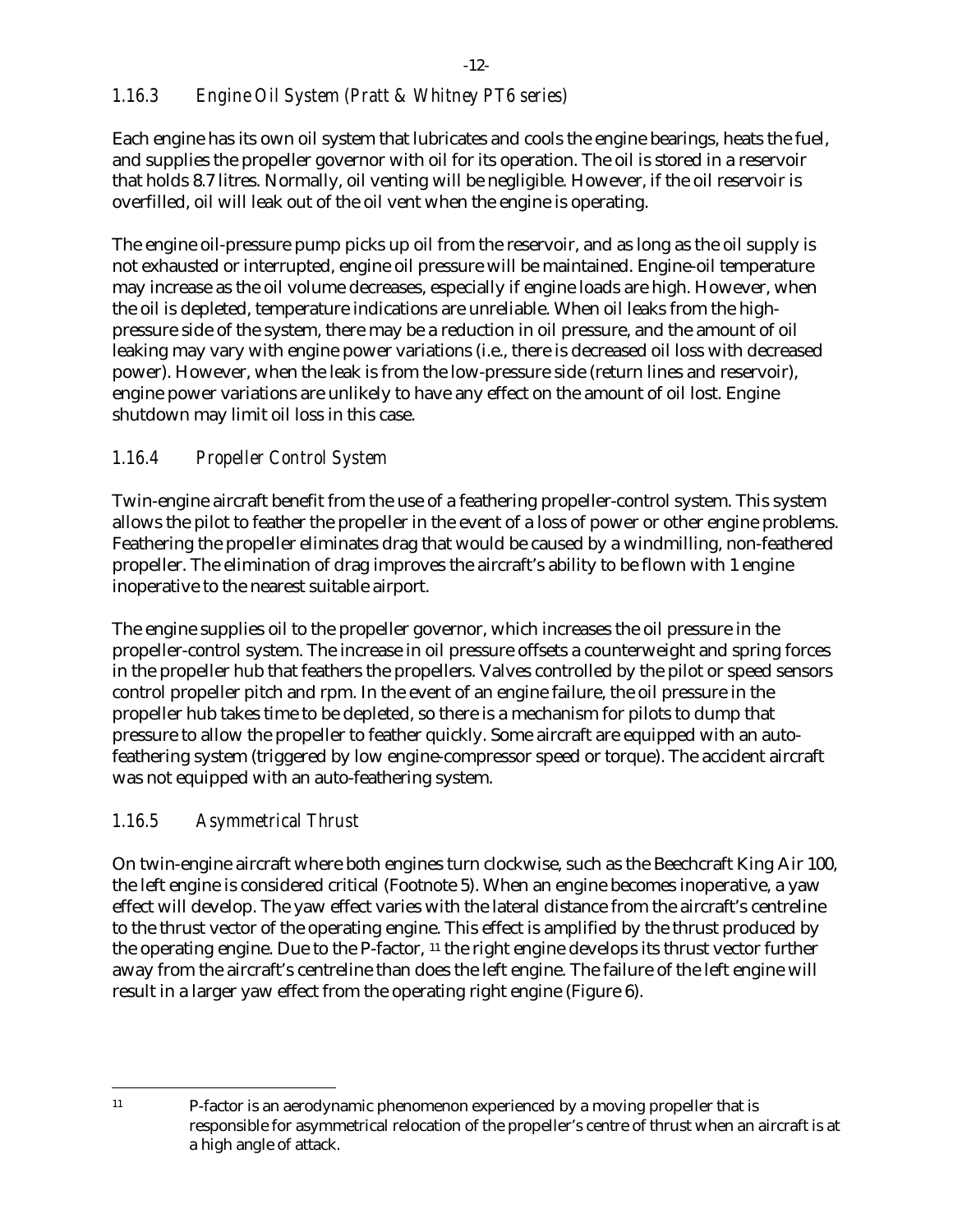

<span id="page-16-1"></span>**Figure 6.** Asymmetrical thrust (Adapted from Figure 12−19, *Airplane Flying Handbook,* FAA-H-8083-3A [US Government Printing Office, Washington DC: 2004], page 12−28. Modifications by TSB.)

#### <span id="page-16-0"></span>*1.16.6 Single-engine Control*

When thrust from engines off the centreline of an aircraft differs, control of yaw relies primarily on the tail's vertical stabilizer and rudder, and to a lesser extent, the ailerons. The effectiveness of these surfaces increases with speed.

Most multi-engined, fixed-wing aircraft have a minimum control speed  $(V_{MC})$ , which is the minimum speed at which the aircraft is directionally controllable with the critical engine inoperative. Below  $V_{MC}$ , a pilot may not be able to control the aircraft.  $V_{MC}$  for the accident aircraft was 85 knots, based on the inoperative-engine propeller windmilling, a 5° bank toward the operating engine, take-off power on the operating engine, retracted landing gear, flaps in the take-off position, and a most aft centre of gravity.

Information on the minimum speed at which directional control can be maintained with propellers not feathered and at normal rpm is not normally provided to flight crews. However, the propeller manufacturer calculated the drag produced by the aircraft's 4-bladed propeller, turning at about 1900 rpm, to be about 300 pounds.

The application of asymmetrical thrust at low airspeed with both engines operating can result in a loss of directional control.

In August 2012, AvioConsult, an experimental flight-test expert, published a review and recommendations for the improvement of the FAA *Airplane Flying Handbook* (FAA-H-8083-3A). The review specifically refers to Chapter 12 (Transition to Multiengine Airplanes), and recommends more comprehensive information for pilots to ensure understanding of the aspects of asymmetrical thrust that can lead to a loss of control. Canadian publications are similarly lacking this valuable information.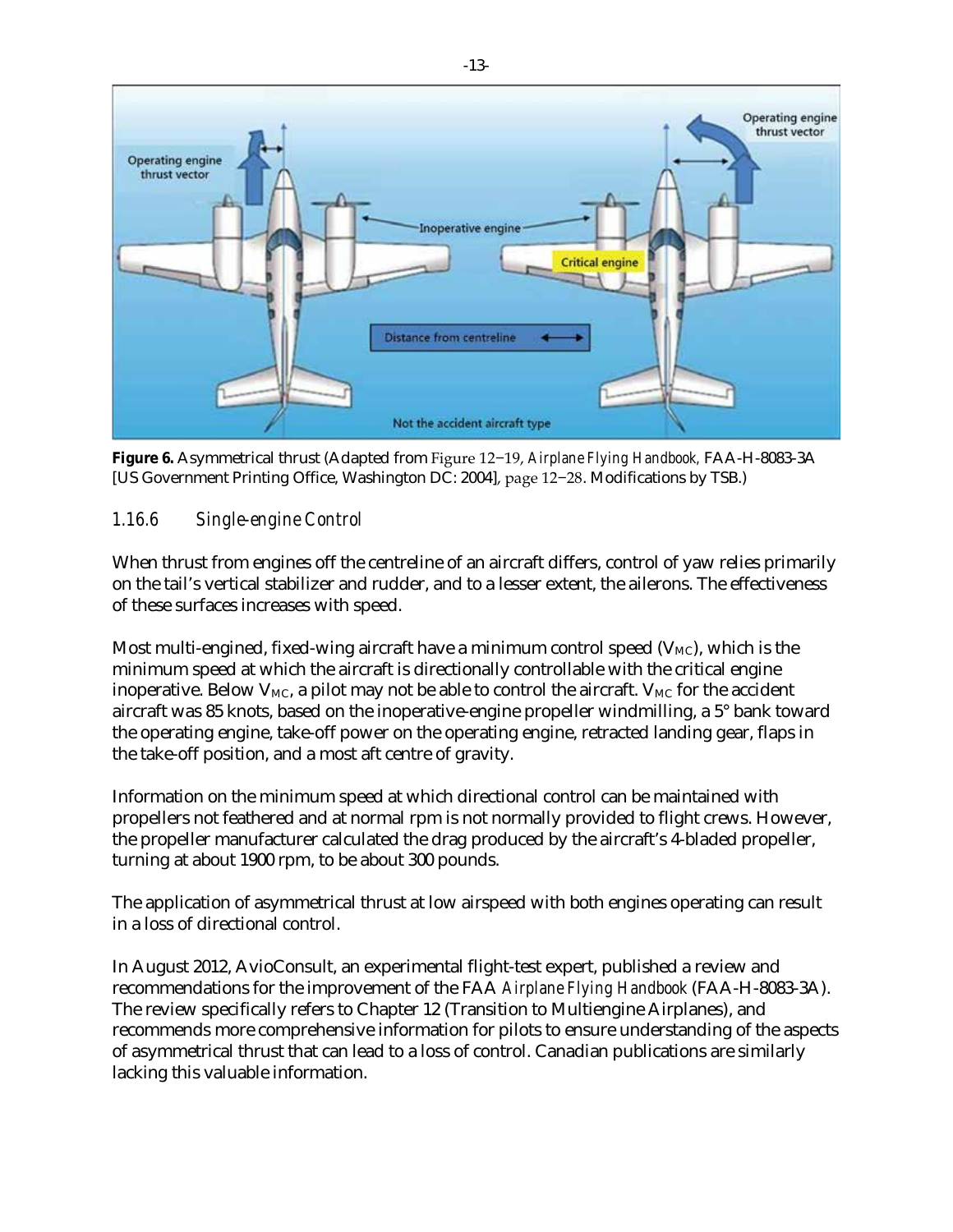#### <span id="page-17-0"></span>*1.16.7 Aerodynamic Stall*

An aerodynamic stall occurs when the angle of attack of a wing exceeds the critical angle at which the airflow begins to separate. When a wing stalls, the airflow breaks away from the upper surface, and the amount of lift will be reduced to below that needed to support the weight of the aircraft. While stalls occur at a particular angle of attack, they can happen at a variety of airspeeds. However, those airspeeds can be estimated for given conditions.

Factual information from ATC radar and the CVR indicated that the aircraft was about 20 knots above the stall speed, which was about 72 knots for the load factors present. Also, because the upset came with an apparent power increase, it was determined that a stall was not the initiating event.

# <span id="page-17-1"></span>*1.17 Organizational and Management Information*

#### <span id="page-17-2"></span>*1.17.1 Company Flight Operations*

NT Air has been operating in British Columbia and the Yukon since 1971, beginning with offstrip operations in British Columbia's north with float- and ski-equipped aircraft. Since then, it has moved to a fleet of Beechcraft 1900s, King Airs and Cessna Caravans. NT Air covers a large geographical area, providing charter and scheduled services, medical evacuations, corporate travel, and cargo hauls.

#### <span id="page-17-3"></span>*1.17.2 Weight and Balance*

The company was authorized by TC to use a calculator referred to as a "CAVU SEE GEE"(SeeGee) to calculate the aircraft centre of gravity. The SeeGee calculations are quick and easy to prepare, and are fairly accurate compared to the values calculated with weights and moment arms. The SeeGee does not account for fuel values above 800 pounds. The SeeGee manufacturer built in compensation by moving the fore and aft limits of the weight-and-balance (W&B) envelope inward (Appendix D: [Weight-and-balance Calculations\)](#page-34-0).

The maintenance department did not list the current index value with each change in the empty W&B, so pilots had to calculate the index value based on the latest empty W&B change. The wrong empty W&B was used by the pilots to calculate the index value, and while the W&B was within limits, it was incorrect.

The aircraft's documented operating weight did not include the weight of equipment the aircraft normally carries, which comprised 53 pounds of equipment in the rear baggage area, and 31 pounds of equipment in the cockpit. Refer to Appendix D for the differences in calculations.

#### <span id="page-17-4"></span>*1.17.3 Standard Operating Procedures*

#### <span id="page-17-5"></span>*1.17.3.1 Pre-flight Inspections*

NT Air's Beechcraft King Air 100 standard operating procedures (SOPs) suggest that the captain delegate the pre-flight inspection of the aircraft. It does not elaborate on this inspection, but the manufacturer's pilot's operating manual (POM), under Normal Procedures – Preflight, includes: "Engine Oil – CHECK QUANTITY, CAP SECURE."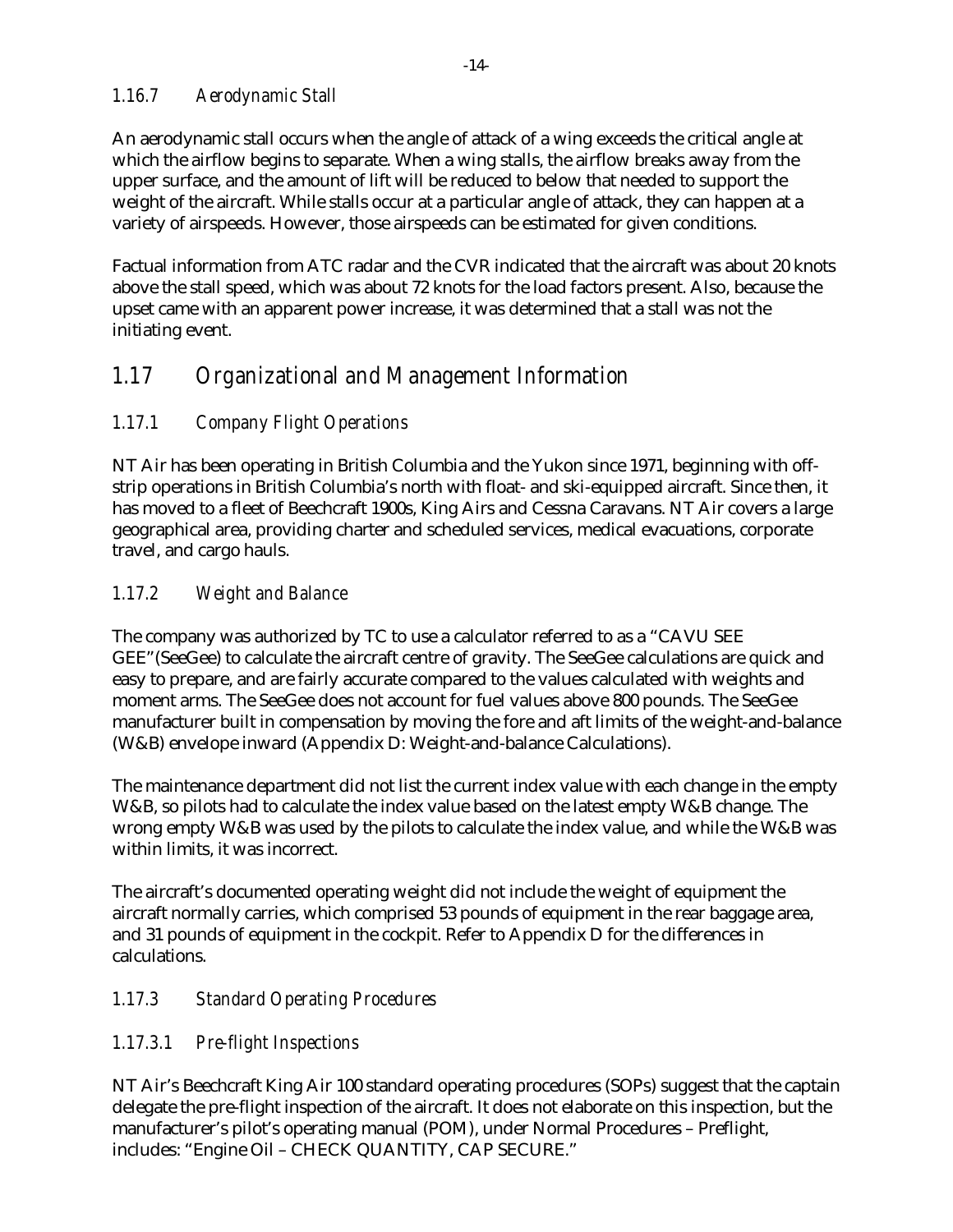#### <span id="page-18-0"></span>*1.17.3.2 Checklists*

The NT Air *Quick Reference Handbook* does not address engine oil leaks, but it makes reference to low oil pressure in both the abnormal checklist and the emergency checklist [\(Figure 1](#page-6-0) and [Figure 2\)](#page-6-1).

While both checklists suggest reducing power, neither cautions the pilot about the effects on the minimum speed to be maintained when engine power is reduced, the propeller is not feathered, and asymmetrical thrust is applied. However, for single-engine operations, the emergency checklist notes that 10 knots is to be added to all  $V_{REF}$  speeds.

#### <span id="page-18-1"></span>*1.17.3.3 Stabilized Approaches*

The SOPs make reference to stabilized approaches [12](#page-18-3) after the final approach fix. The SOPs also specify the criteria of an unstabilized approach, and discuss when a missed approach should be conducted. However, those criteria set limits that would not trigger a missed approach until the aircraft has already exceeded the instrument approach standards set out in the preceding paragraphs of the SOPs. The SOPs lacked clear direction on how the aircraft was to be configured for the last 500 feet, or what to do if an approach is still unstable when 500 feet is reached, specifically in an abnormal situation.

#### <span id="page-18-2"></span>*1.17.4 Flight Operations Training*

Turboprop-aircraft flight manuals and training programs do not include cautions regarding single-engine power application with the opposing engine not feathered and minimum control speed for conditions when a propeller is not feathered.

All one-engine−inoperative training scenarios give pilots a clear indication of an engine failure or the requirement to shut down an engine. In every case, it is clear that the pilots have to feather the propeller, with exception of auto-feather−equipped aircraft. All actions and data then assume that the failed engine propeller is feathered.

There were no training scenarios that simulated an aircraft on approach, with low power and low speed and the critical engine (left) not responding to a power demand while the other engine (right) responded. The closest training scenario found was engine failure during a missed-approach procedure. This scenario also gives pilots a clear path of action that includes feathering the failed engine's propeller.

<span id="page-18-3"></span> <sup>12</sup> An approach is considered stable when the aircraft is correctly configured with flaps/landing gear, is at the correct speed, and is at the appropriate altitude for the approach. If these conditions are not met, the approach is considered to be unstable.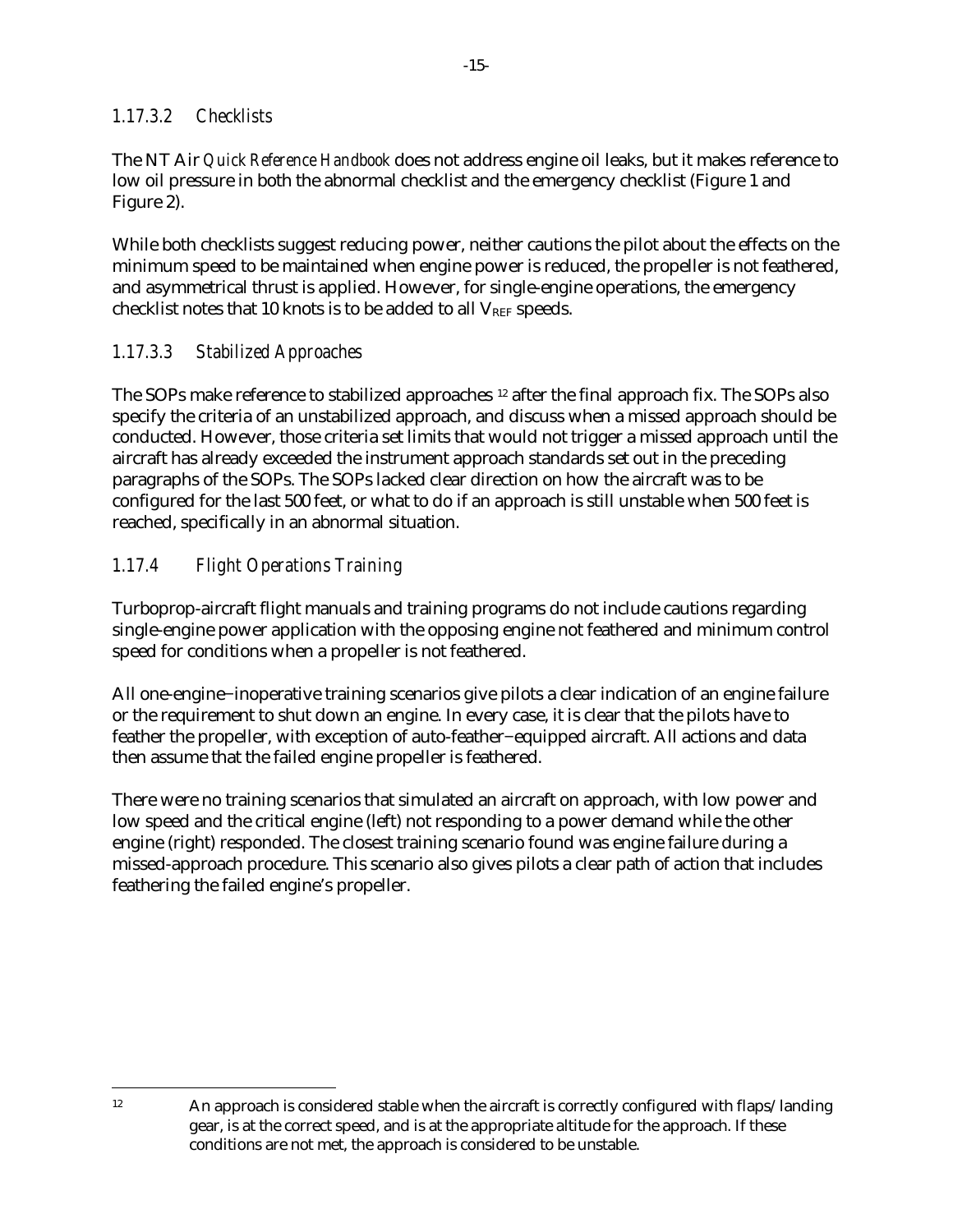#### <span id="page-19-0"></span>*1.17.5 Company Maintenance Practices*

NT Air performs maintenance on its aircraft as an approved aircraft maintenance organization (AMO). As part of the TC-approved maintenance control procedures, the director of maintenance, in coordination with the quality manager, reviews all ADs and SBs for their applicability. Applicable ADs are mandatory; SBs are not.

The overnight maintenance-inspection checklists include "check engine oil level" as one of their tasks. This task implies removing the oil reservoir cap and replacing it; however, there is no check for verifying the security of the cap. The cap is difficult to see when closing the engine cowling (Photo 5).

The overnight inspection of the occurrence aircraft was performed by an apprentice aircraft maintenance engineer (AAME). The AAME hired by the company was a graduate of a technical training institute. The apprentice had been working at NT

<span id="page-19-4"></span>

**Photo 5.** Oil cap hidden from normal view

Air for about 6 months, and had carried out several hundred similar overnight inspections before without issue. The AAME was authorized to carry out this inspection without supervision; however, a licenced aircraft maintenance engineer (AME) was required to sign and did sign—that the inspection was completed.

#### <span id="page-19-1"></span>*1.17.6 Safety Management System*

The company had a safety management system (SMS) in place; however, it was not required and not approved by TC. A fully functioning safety management process would be expected to rigorously challenge and validate any underlying assumptions about safety risks. The company's SMS had not identified company occurrences of oil reservoir caps being left unlatched. The SB had not been assessed by the company's SMS, nor had the company's SMS identified any other mitigation of the risks associated with unlatched oil-reservoir caps.

#### <span id="page-19-2"></span>*1.18 Additional Information*

#### <span id="page-19-3"></span>*1.18.1 Previously Identified Post-crash Fire Issues*

Post-impact fires have been documented as a risk to aviation safety in previous TSB investigations. As well, following TSB Safety Study SII A05-11, completed in 2006, the TSB concluded that requirements to consider and adapt countermeasures in new aeroplane designs may significantly reduce the risk and incidence of post-impact fires in impact-survivable accidents. Therefore, in Recommendation A06-09, issued 29 August 2006, the Board recommended that,

> to reduce the number of post-impact fires in impact-survivable accidents involving new production aeroplanes weighing less than 5700 kg, Transport Canada, the Federal Aviation Administration, and other foreign regulators include in new aeroplane type design standards:

methods to reduce the risk of hot items becoming ignition sources;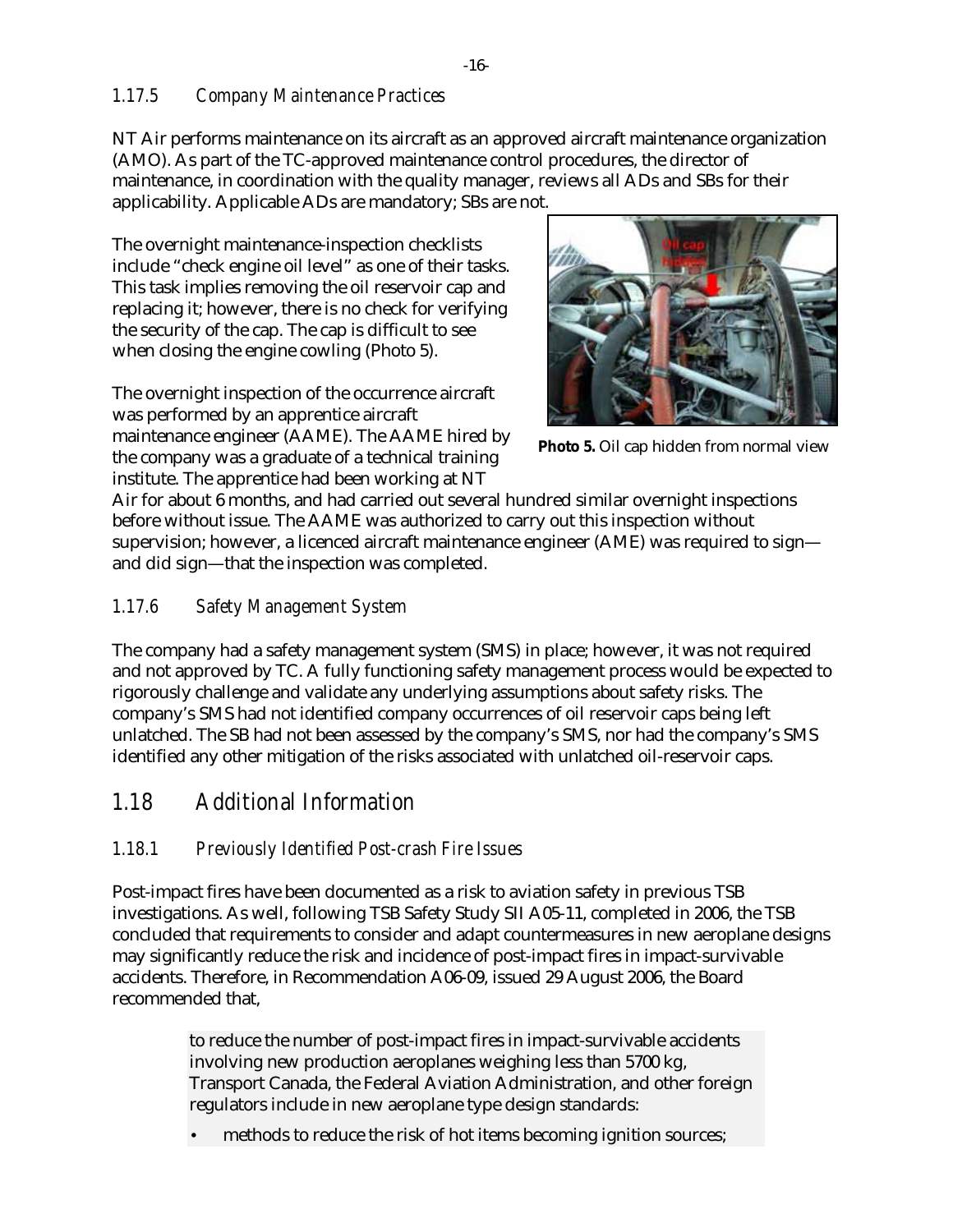- technology designed to inert the battery and electrical systems at impact to eliminate high-temperature electrical arcing as a potential ignition source;
- requirements for protective or sacrificial insulating materials in locations that are vulnerable to friction heating and sparking during accidents to eliminate friction sparking as a potential ignition source;
- requirements for fuel system crashworthiness;
- requirements for fuel tanks to be located as far as possible from the occupied areas of the aircraft and for fuel lines to be routed outside the occupied areas of the aircraft to increase the distance between the occupants and the fuel; and
- improved standards for exits, restraint systems, and seats to enhance survivability and opportunities for occupant escape.

TC responded to this recommendation in November 2006 and January 2007, but because these responses contained no action or proposed action that would reduce or eliminate the risks associated with this deficiency, the overall response to Recommendation A06-09 was assessed as Unsatisfactory.

The Board also found that there are a large number of small aircraft already in service, and the defences against post-impact fires in impact-survivable accidents involving these aircraft are, and will remain, inadequate unless countermeasures are introduced to reduce the risk. The most effective ways to prevent post-impact fires in accidents involving existing small aircraft are to eliminate potential ignition sources, such as hot items, high-temperature electrical arcing and friction sparking, and to prevent fuel spillage by preserving fuel-system integrity in survivable crash conditions. Technology that is known to reduce the incidence of post-impact fires by preventing ignition and containing fuel in crash conditions may be selectively retrofitted to existing small aircraft, including helicopters certified before 1994. Therefore, in Recommendation A06-10, issued 29 August 2006, the Board recommended that,

> to reduce the number of post-impact fires in impact-survivable accidents involving existing production aircraft weighing less than 5700 kg, Transport Canada, the Federal Aviation Administration, and other foreign regulators conduct risk assessments to determine the feasibility of retrofitting aircraft with the following:

- selected technology to eliminate hot items as a potential ignition source;
- technology designed to inert the battery and electrical systems at impact to eliminate high-temperature electrical arcing as a potential ignition source;
- protective or sacrificial insulating materials in locations that are vulnerable to friction heating and sparking during accidents to eliminate friction sparking as a potential ignition source; and
- selected fuel system crashworthiness components that retain fuel.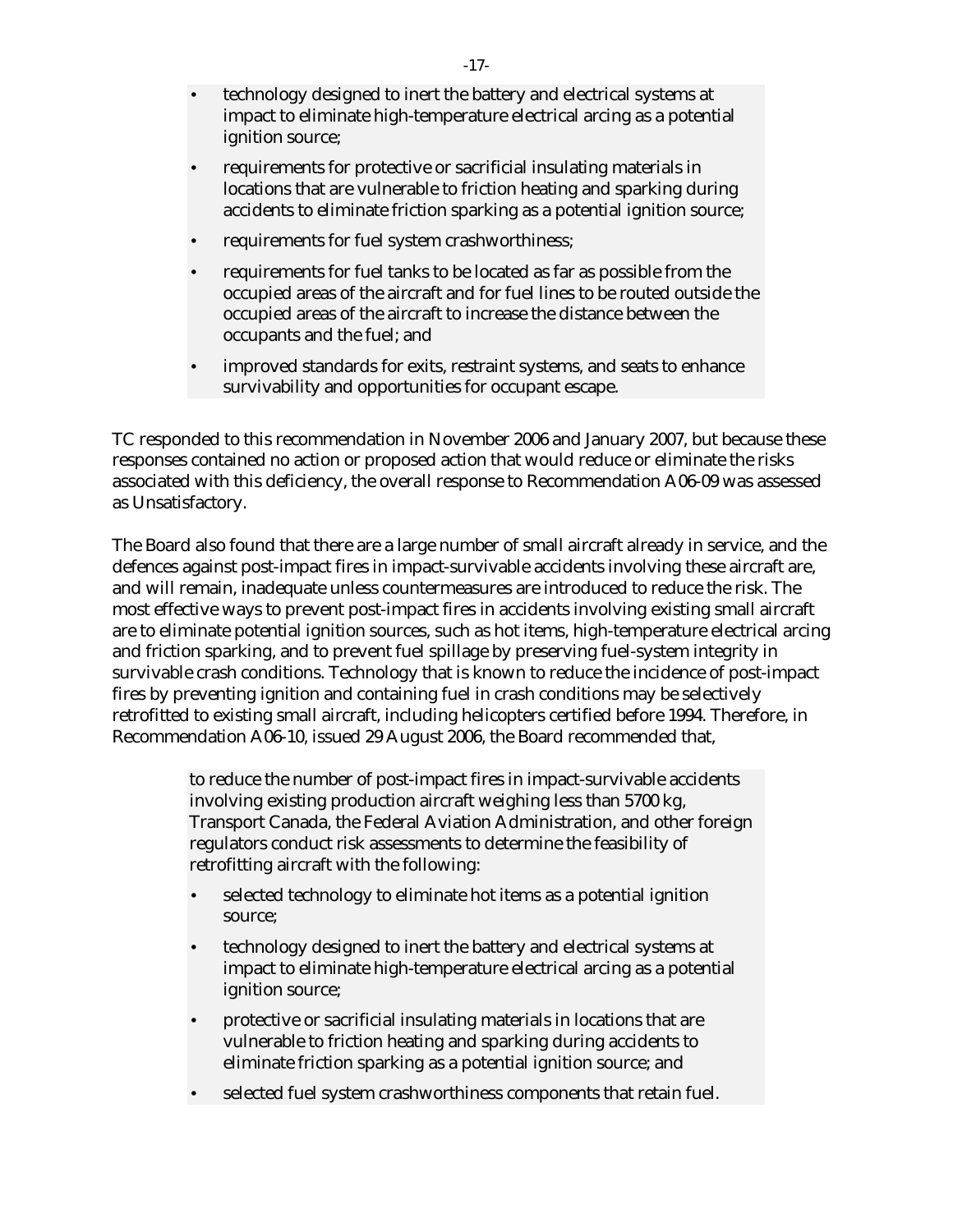TC responded to these recommendations in November 2006 and January 2007, but because these responses contained no action or proposed action that would reduce or eliminate the risks associated with this deficiency, TC's overall response to Recommendation A06-10 was assessed as Unsatisfactory.

A similar study was also conducted in the United States by the National Transportation Safety Board (NTSB) [13](#page-21-1) in 1980, which led to Recommendations A-80-90 to A-80-95. The status of 4 out of these 5 recommendations is now listed as "Closed − Unacceptable Action." The only recommendation listed as "Closed − Acceptable Action" is A-80-094, which states:

> The NTSB recommends that the Federal Aviation Administration: Assess the feasibility of requiring the installation of selected crash resistant fuel system components, made available in kit form from manufacturers, in existing general aviation aircraft on a retrofit basis and promulgate appropriate regulations.

The FAA started the rule-making process to introduce standards for fuel fittings; however, the process was stopped based on the results of the cost-benefit analysis.

While fuel sources for fire are difficult to contain, some ignition sources may be more practical to isolate. There are several potential ignition sources in crash conditions, like friction and component heat, sparks from metal contact, and electrical arcing. The source of electrical arcing can be overcome, and the automotive industry worldwide has done this by installing small, simple, and inexpensive *g*-switches at battery connectors. These devices function by having switches with predetermined *g*-load activation that disconnect the current from the battery, thereby de-energizing the electrical system. Informal discussion with a major aviation battery manufacturer suggests that designing a disconnect switch for the battery is possible, and would make aircraft retrofit simple (i.e., involving replacement of the battery with a new type). It is important to note that de-energizing the battery also de-energizes electrical fuel-boost pumps that may be on. The combination of pressurized fuel flow and continuous ignition can create a fire that is difficult to extinguish.

# <span id="page-21-0"></span>*1.19 Useful or Effective Investigation Techniques*

<span id="page-21-1"></span>Information gathered from security cameras provided information on the preparation of the aircraft before the flight.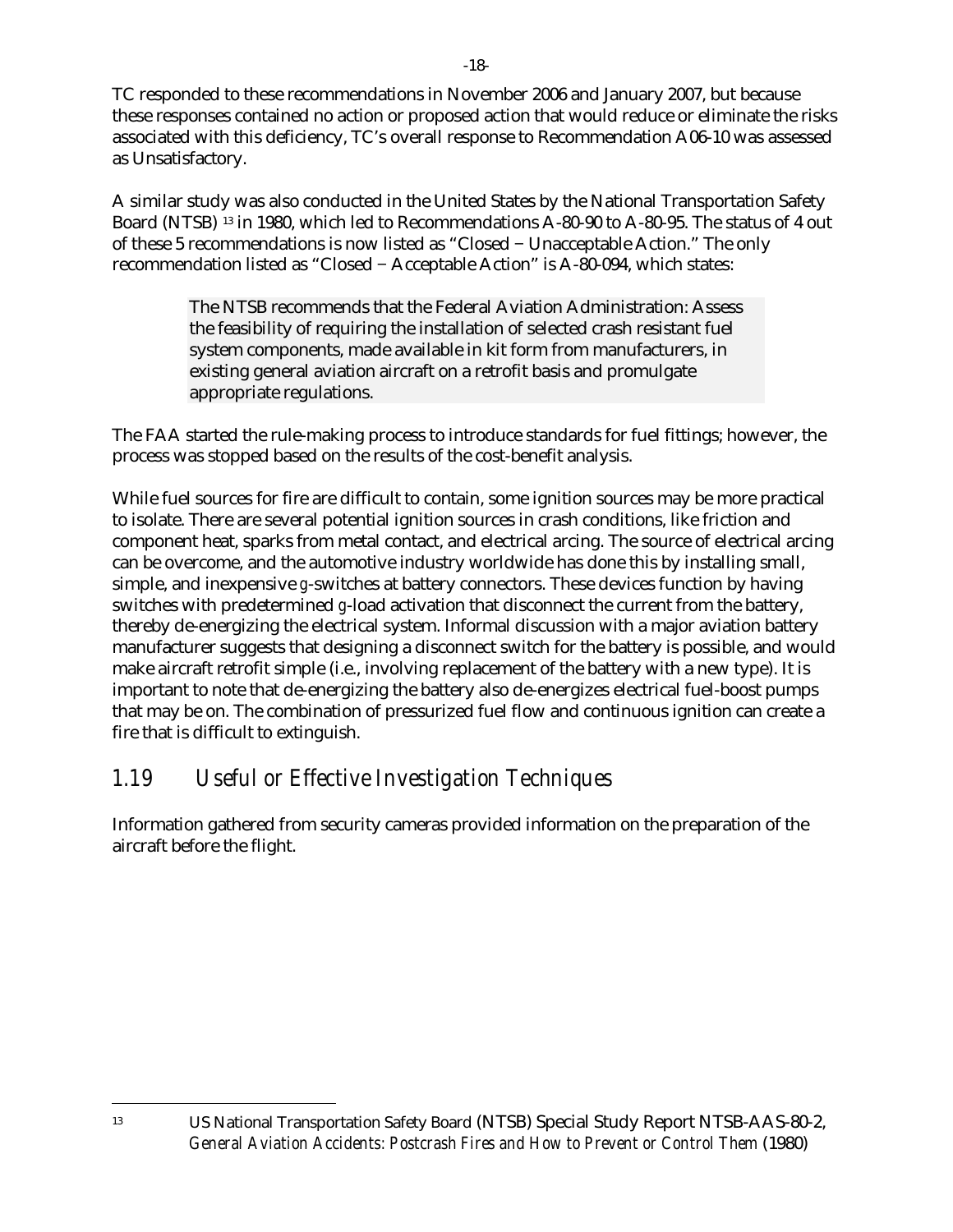# <span id="page-22-0"></span>*2.0 Analysis*

Except for the unlocked left-engine oil filler cap, examination of the wreckage revealed no preexisting mechanical conditions that would have contributed to the accident. The following analysis focuses on human factors, the operation of the aircraft, aerodynamic characteristics of the aircraft, and crash survivability.

# <span id="page-22-1"></span>*2.1 Engine Oil Leak*

Latching the oil reservoir cap after checking and adding oil is not specifically described in the Northern Thunderbird Air (NT Air) B-100 overnight-inspection check sheet, but it is a requirement. It is likely that the oil cap was not secured or verified during completion of the overnight inspection.

Before the flight, an oil puddle was discovered under the left engine after the aircraft was taxied to pick up the passengers at a different fixed-base operator (FBO). The crew was aware of this oil, but no further action was taken to determine the source. Overfilling the oil reservoir will cause oil to vent, but it could not be determined whether the captain thought that this was the cause.

The investigation determined that, while a significant amount of oil had leaked from the left engine through the unsecured oil filler cap, enough remained to allow the engine and propeller to operate normally.

## <span id="page-22-2"></span>*2.2 Service Bulletin*

The non-mandatory modification cited in Pratt and Whitney Canada (P&WC) Service Bulletin (SB) no. 1506R2 could have limited the oil loss from the left engine during the flight. The SB was not implemented, and no alternative actions were taken to mitigate the risk identified in the SB. While the engine manufacturer had identified enough occurrences of unsecured oil-reservoir caps to issue a SB, NT Air had not identified any issues within its operations, and did not implement the modification or otherwise address the issue through its safety management system (SMS).

# <span id="page-22-3"></span>*2.3 Northern Thunderbird Air Beechcraft King Air 100 Standard Operating Procedures*

The company standard operating procedures (SOPs) call for the captain to delegate the daily or pre-flight inspection of the aircraft. However, it was the practice that the captain usually completed the pre-flight inspection. In this case, the captain did not perform a complete preflight inspection, which should have identified the unsecured oil cap.

The crew reviewed the Low Oil Pressure checklist, but did not brief themselves on or fly the aircraft as per the "one-engine approach checklist," which included a 10-knot addition to the calculated landing reference  $(V_{REF})$  speed.

The SOPs did not give effective directions for stabilizing the aircraft before 500 feet above the touchdown zone, specifically in an abnormal situation. The  $V_{REF}$  speed was based on full flaps,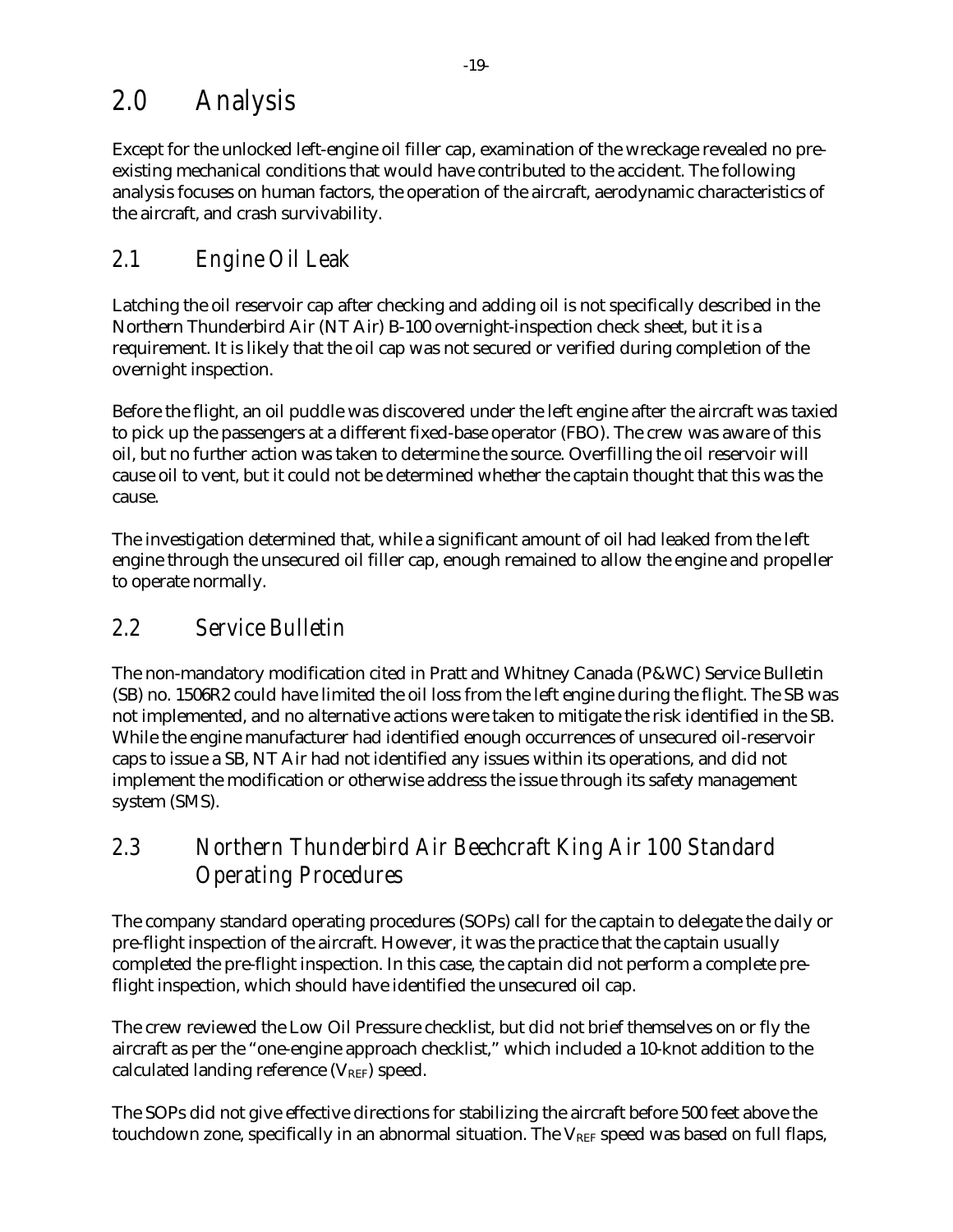and the flaps were still in transition when the upset occurred. The final approach was not stabilized for the last 500 feet.

### <span id="page-23-0"></span>*2.4 Diversion Choice*

Because the oil leak was from the engine's oil reservoir, oil pressure would not be lost immediately. If there were an indication of declining oil pressure, it would go from normal pressure to no pressure quite quickly. This situation would allow the affected engine to operate normally until several litres of oil were lost. The captain's decision to return to Vancouver International Airport (CYVR) was reasonable, given the aircraft's location [\(Figure 7\)](#page-23-1). An emergency descent was not in order, given the problem. Using a normal descent profile from 16 000 feet, the aircraft would have had to be flown away from the closer (in horizontal distance) aerodrome, Pitt Meadows (CYPK), or in circles to get down to it. Other aerodromes were no closer in flight time, and CYVR was also the best choice considering operational needs (home base).



<span id="page-23-1"></span>**Figure 7.** Flight track (Image: Vancouver Airport Authority. Modifications by TSB.)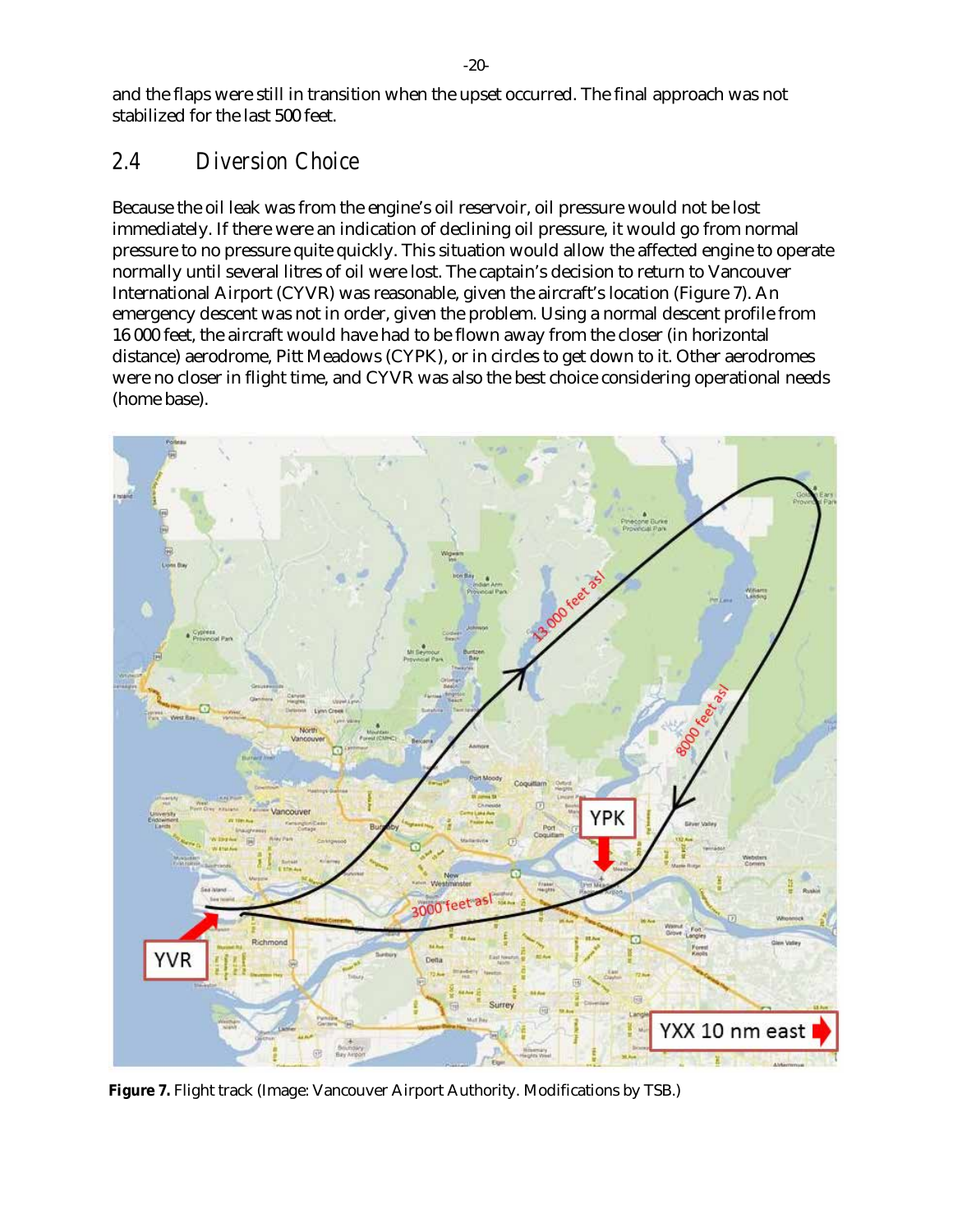# <span id="page-24-0"></span>*2.5 Emergency/Non-emergency*

The crew of NT204 had no indication of a problem identified as an emergency situation, and it was not normal to declare an emergency for an oil leak. The pilots would have known that the oil leak might eventually become a problem, and it is reasonable to conclude that they would have declared an emergency if the oil pressure had dropped below 40 pounds per square inch (psi).

It was fortuitous that Richmond Fire-Rescue personnel were informed of the aircraft crash by a passerby who witnessed it, and the firefighters self-dispatched, arriving at the scene about 3 minutes after the crash. The CYVR fire and rescue personnel responded when air traffic control (ATC) sounded the alarm after impact, and arrived at the scene 4 minutes after the crash.

# <span id="page-24-1"></span>*2.6 Aircraft Configuration and Control Speeds*

There was no published minimum control airspeed for the aircraft as it was configured; all available information suggests that airspeed would have been more than 85 knots. The captain allowed the aircraft to slow below the  $V_{REF}$  speed of 99 knots. It is possible that the captain was trying to reach the runway without adding power, and was trading airspeed for altitude.

The aircraft had slowed below the  $V_{REF}$  speed and below the minimum speed to maintain directional control for its configuration during the final stages of the approach to land. The captain took action to regain  $V_{REF}$  speed by adding power; when power was added, it was likely added only to the right engine. Having the left engine at idle and the propeller not feathered caused the aircraft to yaw left due to asymmetrical thrust/drag. The asymmetrical thrust was compounded by the P-factor, as the angle of attack increased when the aircraft slowed. Because the airspeed was low, the rudder was not effective enough to arrest the yaw.

These combined effects caused the aircraft to yaw left and roll, and to pitch down.

The captain likely initiated a recovery by reducing the right engine's power. However, there was insufficient altitude to recover before colliding with the ground.

Multi-engine−aircraft flight manuals and training programs do not include cautions and minimum control speeds for use of asymmetrical thrust in situations when an engine is at low power or the propeller is not feathered. There is a risk that pilots will not anticipate aircraft behaviour when using asymmetrical thrust near or below these unpublished critical speeds, and will lose control of the aircraft.

# <span id="page-24-2"></span>*2.7 Passenger Safety*

The first officer's pre-flight passenger briefing instructions helped a passenger open the door, which proved to be the only viable exit. The door was stuck closed, but eventually was opened from the inside. The emergency exit window was over the wing, and there was fire outside of that exit, making it unusable.

### <span id="page-24-3"></span>*2.8 Post-impact Fire*

Impact damage broke fuel lines and spilled fuel that ignited, causing significant fire and smoke. Some of the fire-damaged areas match the main electrical-wiring areas of the aircraft, possibly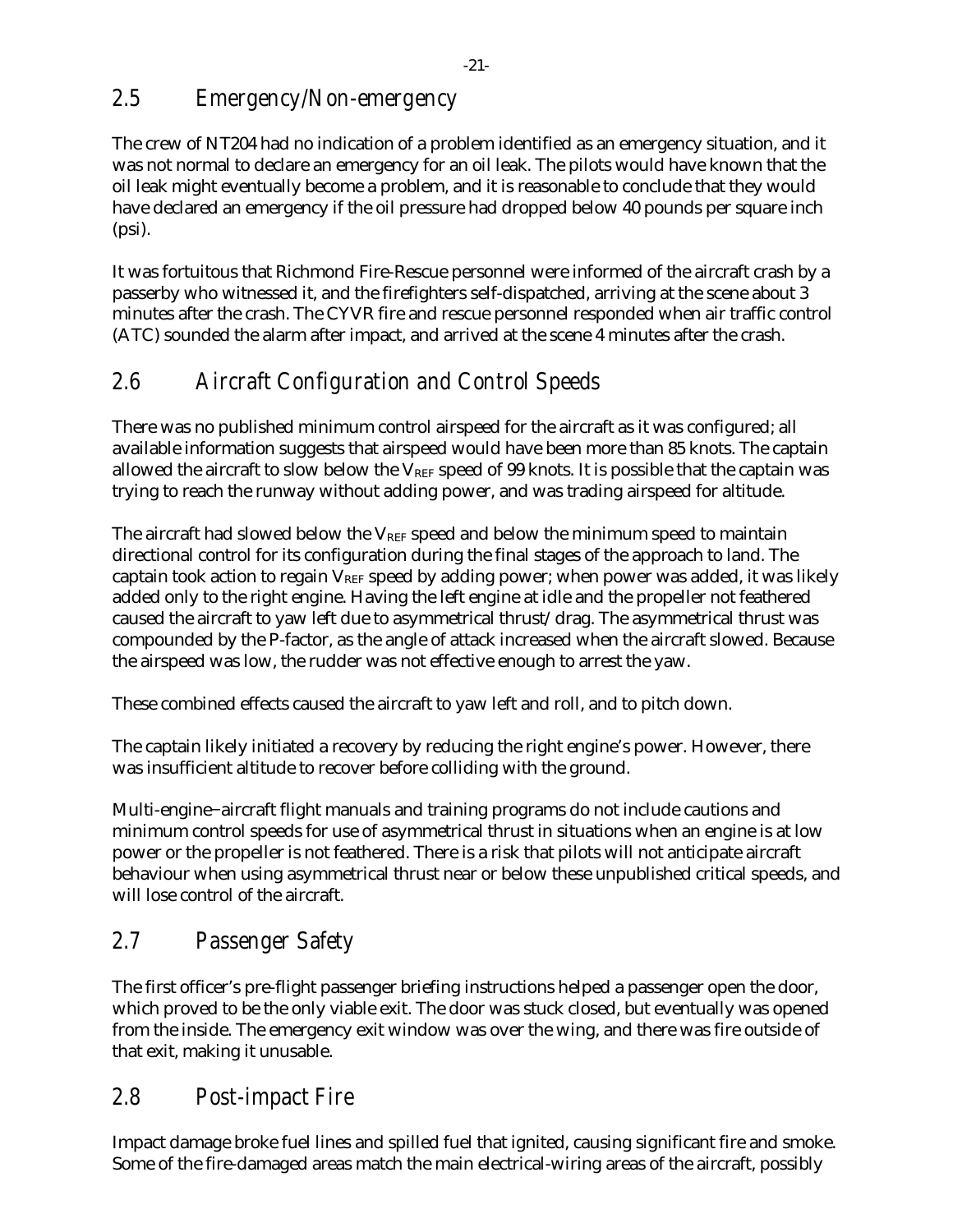because damaged wiring powered by the battery supported fire in those areas. This hypothesis is supported by evidence that electrical arcing occurred until the battery was disconnected by investigators.

While fuel sources for fire are difficult to contain, ignition sources are more practical to isolate. There are several sources of ignition, such as friction and component heat, sparks from metal contact, and electrical arcing. As previously identified in Transportation Safety Board (TSB) Safety Study SII A05-11, without improvements in aircraft design, there is a high risk of postimpact fires ignited by electrical arcing after damage to aircraft.

The source of electrical arcing can be mitigated by devices that function by having switches with predetermined gravitational acceleration (*g*-load) activation that disconnect the current from the battery, thereby de-energizing the aircraft's wiring.

Very few aircraft are designed with mechanisms to disconnect battery power when high deceleration forces are experienced. Without impact-related battery-disconnect systems, there is a risk of ongoing personal injury from post-impact fire.

# <span id="page-25-0"></span>*2.9 Weight-and-balance Calculations*

While the aircraft departed with a weight and balance (W&B) that was within the allowable envelope, the data used by the crew were erroneous. Errors in W&B calculations can cause aircraft to depart while outside of the allowable W&B envelope.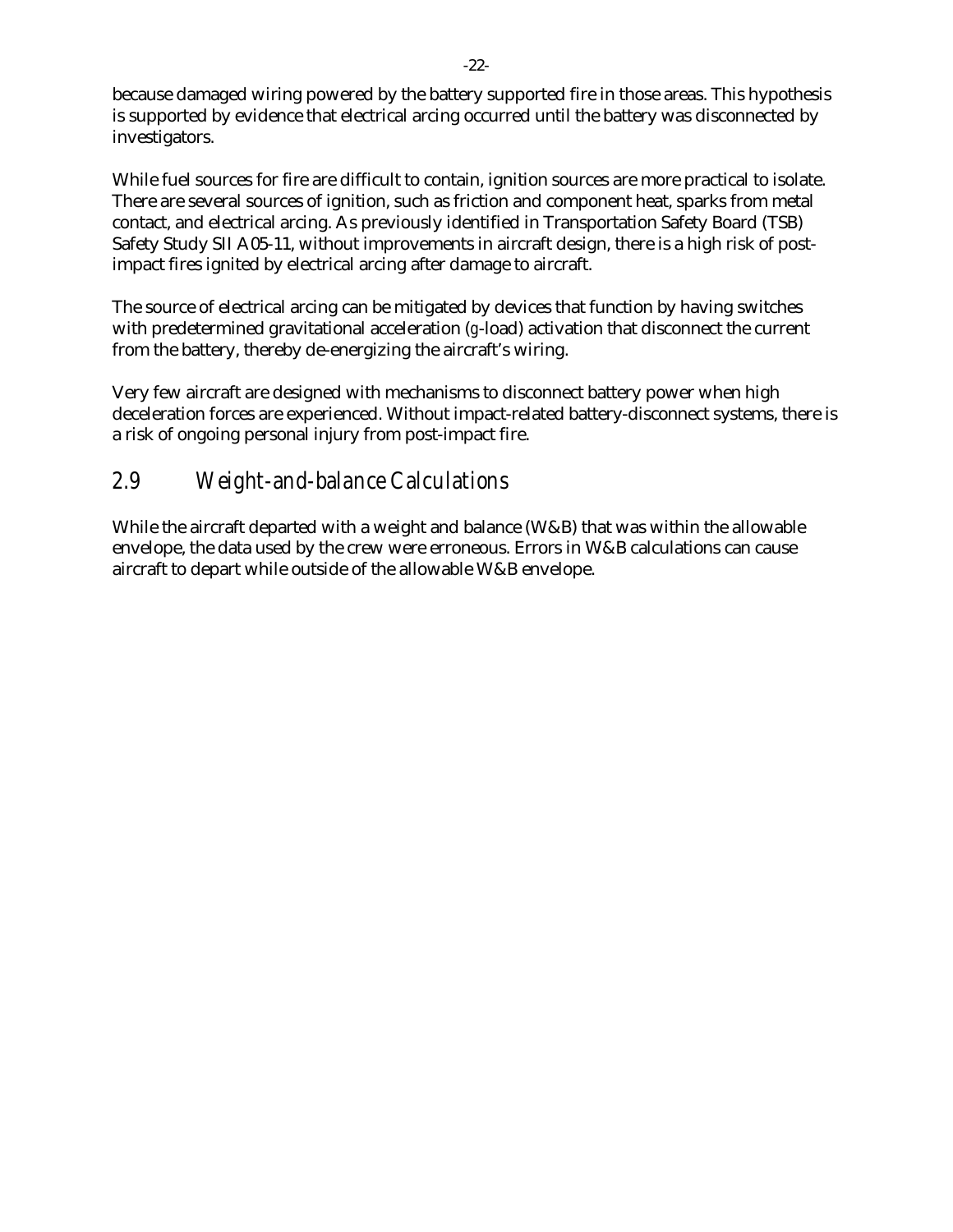# <span id="page-26-0"></span>*3.0 Findings*

# <span id="page-26-1"></span>*3.1 Findings as to Causes and Contributing Factors*

- 1. During routine aircraft maintenance, it is likely that the left-engine oil-reservoir cap was left unsecured.
- 2. There was no complete pre-flight inspection of the aircraft, resulting in the unsecured engine oil-reservoir cap not being detected, and the left engine venting significant oil during operation.
- 3. A non-mandatory modification, designed to limit oil loss when the engine oil cap is left unsecure, had not been made to the engines.
- 4. Oil that leaked from the left engine while the aircraft was repositioned was pointed out to the crew, who did not determine its source before the flight departure.
- 5. On final approach, the aircraft slowed to below  $V_{REF}$  speed. When power was applied, likely only to the right engine, the aircraft speed was below that required to maintain directional control, and it yawed and rolled left, and pitched down.
- 6. A partially effective recovery was likely initiated by reducing the right engine's power; however, there was insufficient altitude to complete the recovery, and the aircraft collided with the ground.
- 7. Impact damage compromised the fuel system. Ignition sources resulting from metal friction, and possibly from the aircraft's electrical system, started fires.
- 8. The damaged electrical system remained powered by the battery, resulting in arcing that may have ignited fires, including in the cockpit area.
- 9. Impact-related injuries sustained by the pilots and most of the passengers limited their ability to extricate themselves from the aircraft.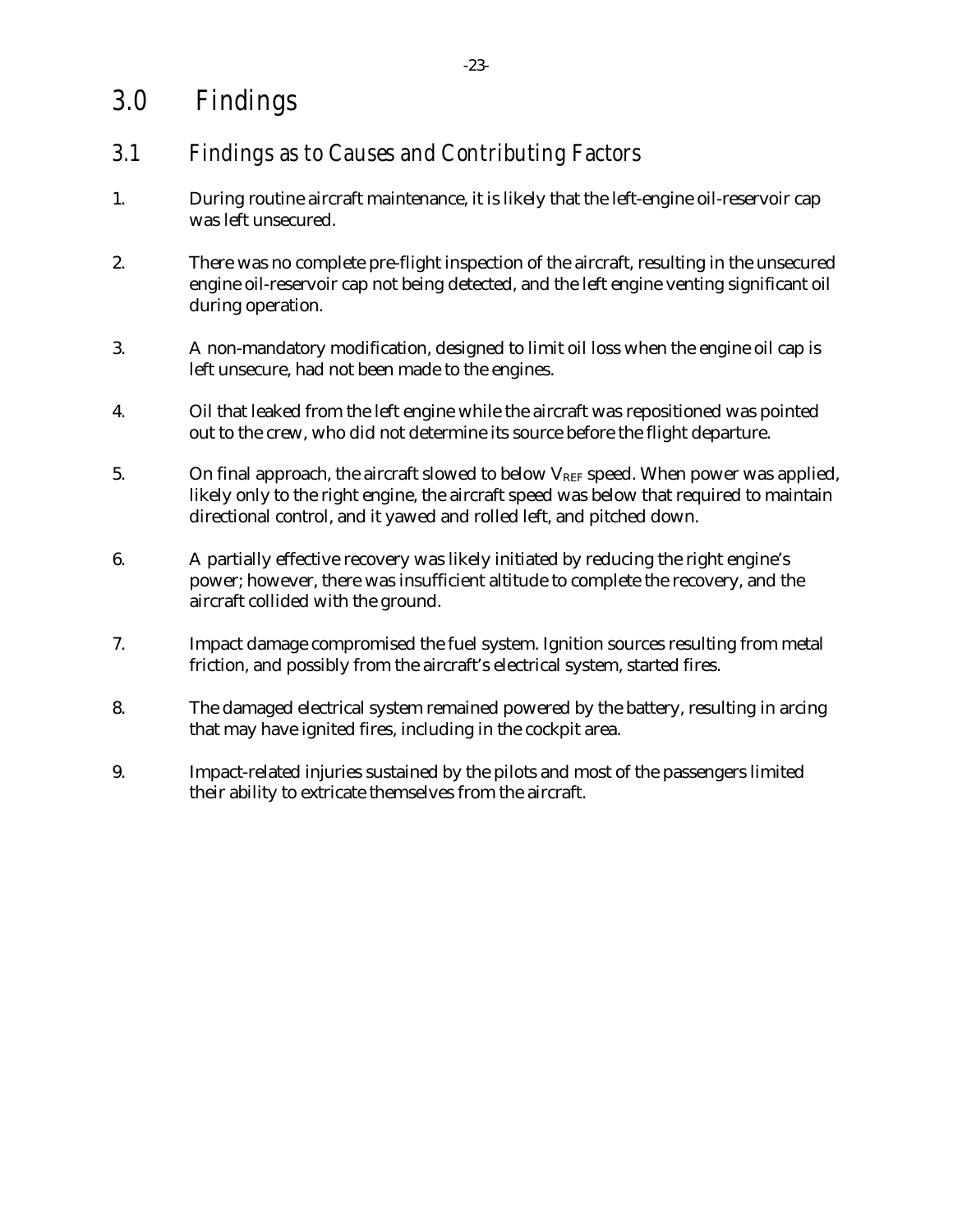### <span id="page-27-0"></span>*3.2 Findings as to Risk*

- 1. Multi-engine−aircraft flight manuals and training programs do not include cautions and minimum control speeds for use of asymmetrical thrust in situations when an engine is at low power or the propeller is not feathered. There is a risk that pilots will not anticipate aircraft behaviour when using asymmetrical thrust near or below unpublished critical speeds, and will lose control of the aircraft.
- 2. The company's standard operating procedures lacked clear directions for how the aircraft was to be configured for the last 500 feet, or what to do if an approach is still unstable when 500 feet is reached, specifically in an abnormal situation. There is a demonstrated risk of accidents occurring as a result of unstabilized approaches below 500 feet above ground level.
- 3. Without isolation of the aircraft batteries following aircraft damage, there is a risk that an energized battery may ignite fires by electrical arcing.
- 4. Erroneous data used for weight-and-balance calculations can cause crews to inadvertently fly aircraft outside of the allowable centre-of-gravity envelope.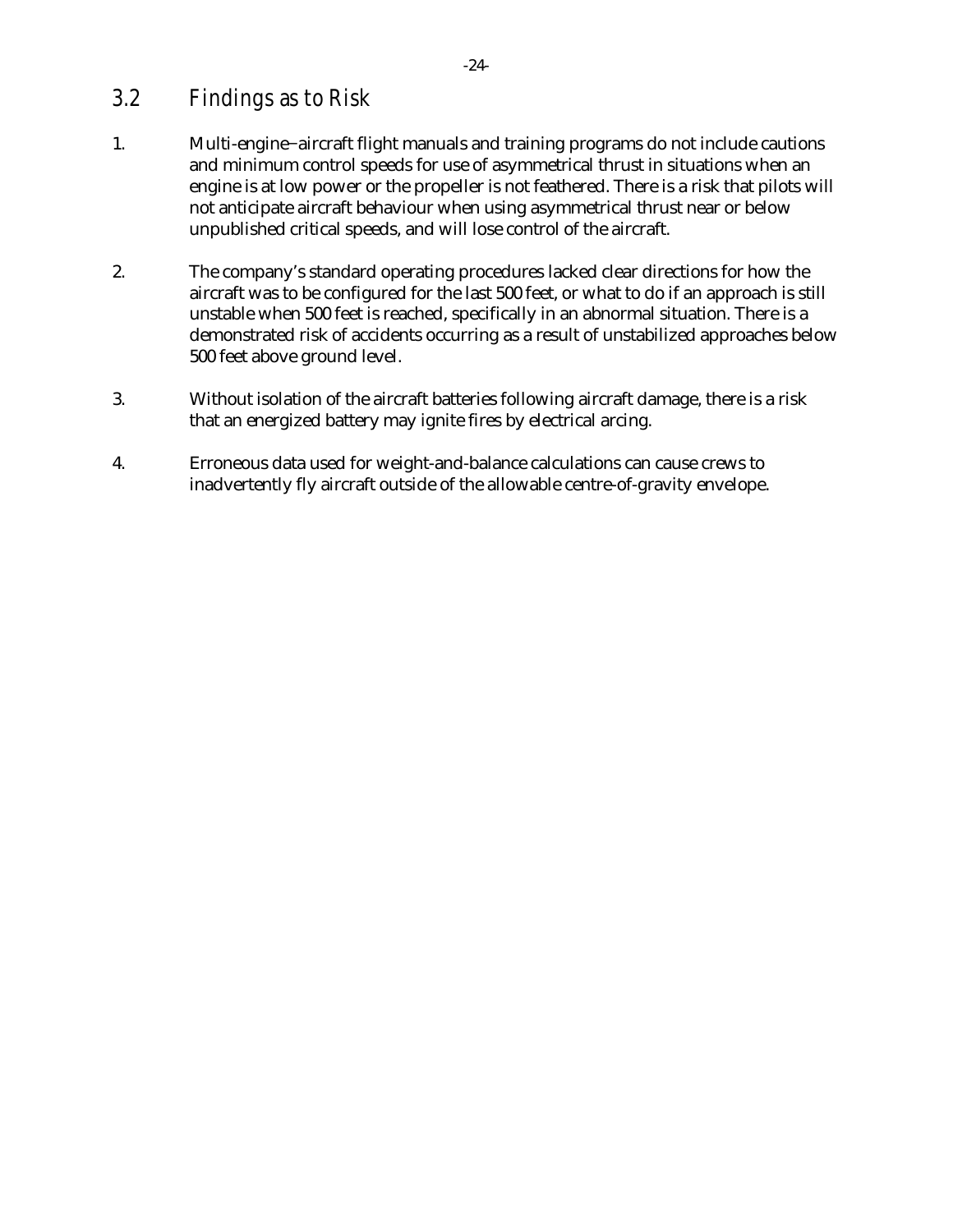# <span id="page-28-0"></span>*4.0 Safety Action*

## <span id="page-28-1"></span>*4.1 Safety Action Taken*

#### <span id="page-28-2"></span>*4.1.1 Northern Thunderbird Air Inc.*

On 27 December, 2011, Northern Thunderbird Air Incorporated issued an "Online Training Centre" communication to all employees regarding pilots electing to operate turbine engines on reduced (single-engine) power. The communication stated in part:

> Be warned that power settings below 500ft/lbs torque in the Beech 1900s and 100s and below 10% torque in the Beech 350 may produce undesirable or uncontrollable yaw as airspeed decreases.

Also on 27 December, 2011, the company issued a Beechcraft King Air 100 standard operating procedures bulletin that stated in part:

- …130KTS shall be maintained until the aircraft is:
- 1. In final landing configuration;
- 2. Is on final approach slope to the runway;
- 3. The airport visual reference is obtained; and
- 4. The PF verbalizes "target  $V_{REF}$ ".

#### <span id="page-28-3"></span>*4.1.2 Transport Canada*

Transport Canada is working with the engine manufacturer to improve implementation of Pratt and Whitney Canada Service Bulletin (P&WC SB) no. 1506R2 to mitigate the consequences of an unsecured oil filler cap. The implementation may include mandating the subject design change for this and other engines.

#### <span id="page-28-4"></span>*4.2 Safety Concern*

#### <span id="page-28-5"></span>*4.2.1 Post-crash−fire Risk Reduction*

This accident highlights issues for which the Board has previously made recommendations addressed at reducing the risk of post-crash fires. A 2006 Transportation Safety Board (TSB) safety study of post-impact fires (SII A05-01) identified that in 128 of 521 occurrences, fire or smoke inhalation contributed to the cause of death or serious injuries. Most of the accidents were otherwise survivable.

Hot engine exhaust ducts, engine exhaust gases and flames, and hot engine parts were common "hot item" sources of ignition. There were 91 fire-related fatalities in accidents where a hot exhaust duct was the probable source of ignition, 32 fatalities associated with hot exhaust gases and flames, and 9 fatalities associated with hot engine parts. The primary defences against hot items becoming sources of ignition in crash conditions are to shield hot engine parts from flammable liquids and prevent fuel spillage onto engines. At present, there are no design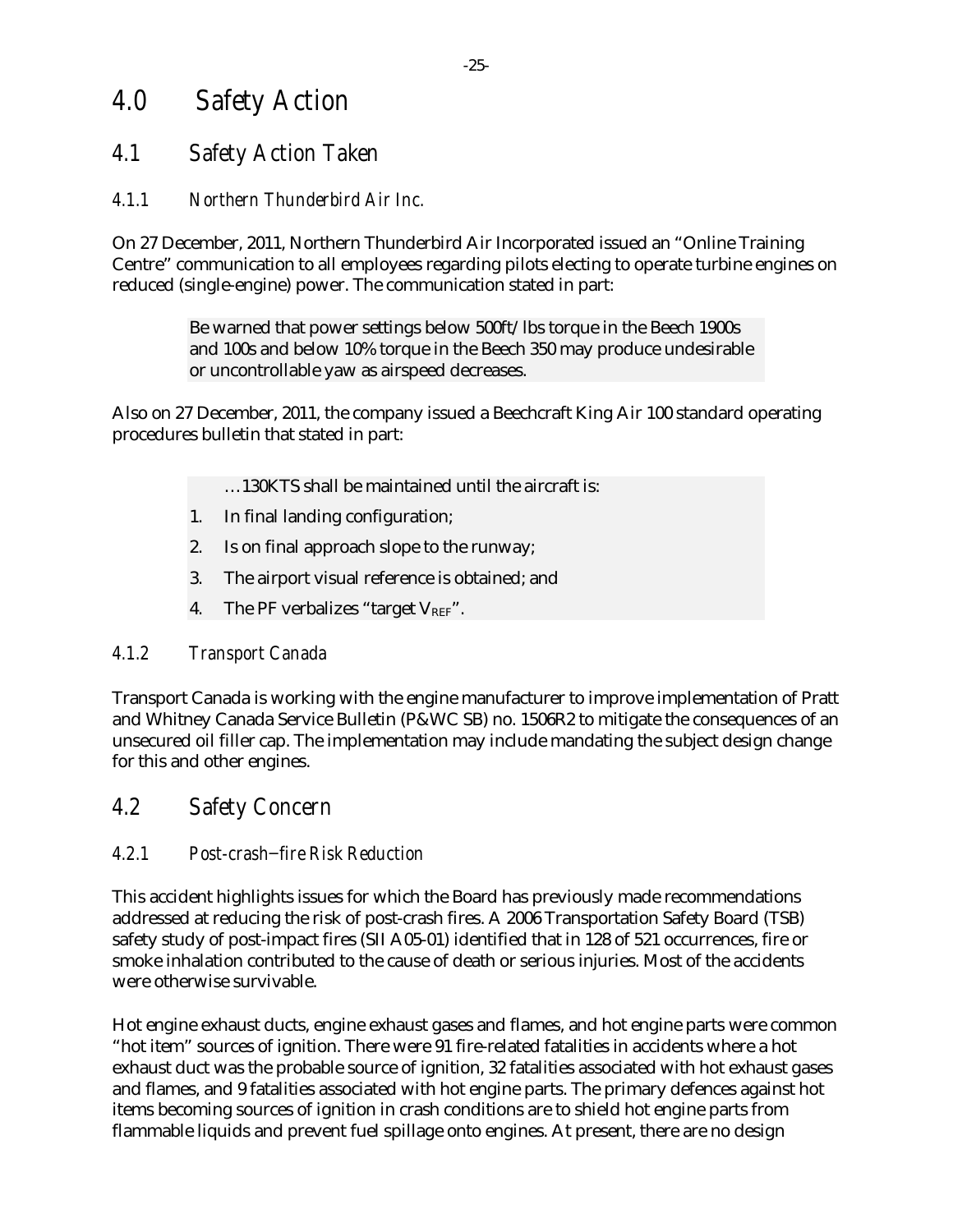requirements that reduce the risk of or defend against hot items becoming an ignition source for post-impact fire in small-aircraft accidents.

Electrical arcing, wires, and batteries were also common electrical sources of ignition. In accidents where electrical arcing was a probable source of ignition, there were 104 fire-related fatalities. Electrical arcing has been identified as a common post-impact−fire ignition source in other aviation reports and papers as well, including the NTSB report *General Aviation Accidents: Postcrash Fires and How to Prevent or Control Them* (NTSB-AAS-80-2). There are no regulatory requirements that specifically address the proximity of potential electrical-ignition sources to combustible material, or the control or suppression of impact-related electrical-ignition sources in small-aircraft accidents.

Friction sparking occurs when ferrous metals, such as those used in landing-gear components, exhaust pipes or ducts, and engine mounts, come into contact with hard surfaces, such as rocks, concrete, or asphalt. In accidents where friction was a probable source of ignition, there were a total of 58 fire-related fatalities. The primary defence against friction heating and sparking is to insulate spark-producing ferrous metals with non-ferrous materials, or otherwise protect the components so as to prevent direct contact with hard surfaces during accidents. There are no design requirements that reduce the risk of or defend against friction becoming an ignition source for post-impact fire in small aircraft.

Therefore, in Recommendations A06-09 and A06-10, issued 29 August 2006, the Board recommended that,

> to reduce the number of post-impact fires in impact-survivable accidents involving new production aeroplanes weighing less than 5700 kg, Transport Canada, the Federal Aviation Administration, and other foreign regulators include in new aeroplane type design standards:

- methods to reduce the risk of hot items becoming ignition sources;
- technology designed to inert the battery and electrical systems at impact to eliminate high-temperature electrical arcing as a potential ignition source;
- requirements for protective or sacrificial insulating materials in locations that are vulnerable to friction heating and sparking during accidents to eliminate friction sparking as a potential ignition source;
- requirements for fuel system crashworthiness;
- requirements for fuel tanks to be located as far as possible from the occupied areas of the aircraft and for fuel lines to be routed outside the occupied areas of the aircraft to increase the distance between the occupants and the fuel; and
- improved standards for exits, restraint systems, and seats to enhance survivability and opportunities for occupant escape.

and,

to reduce the number of post-impact fires in impact-survivable accidents involving existing production aircraft weighing less than 5700 kg, Transport Canada, the Federal Aviation Administration, and other foreign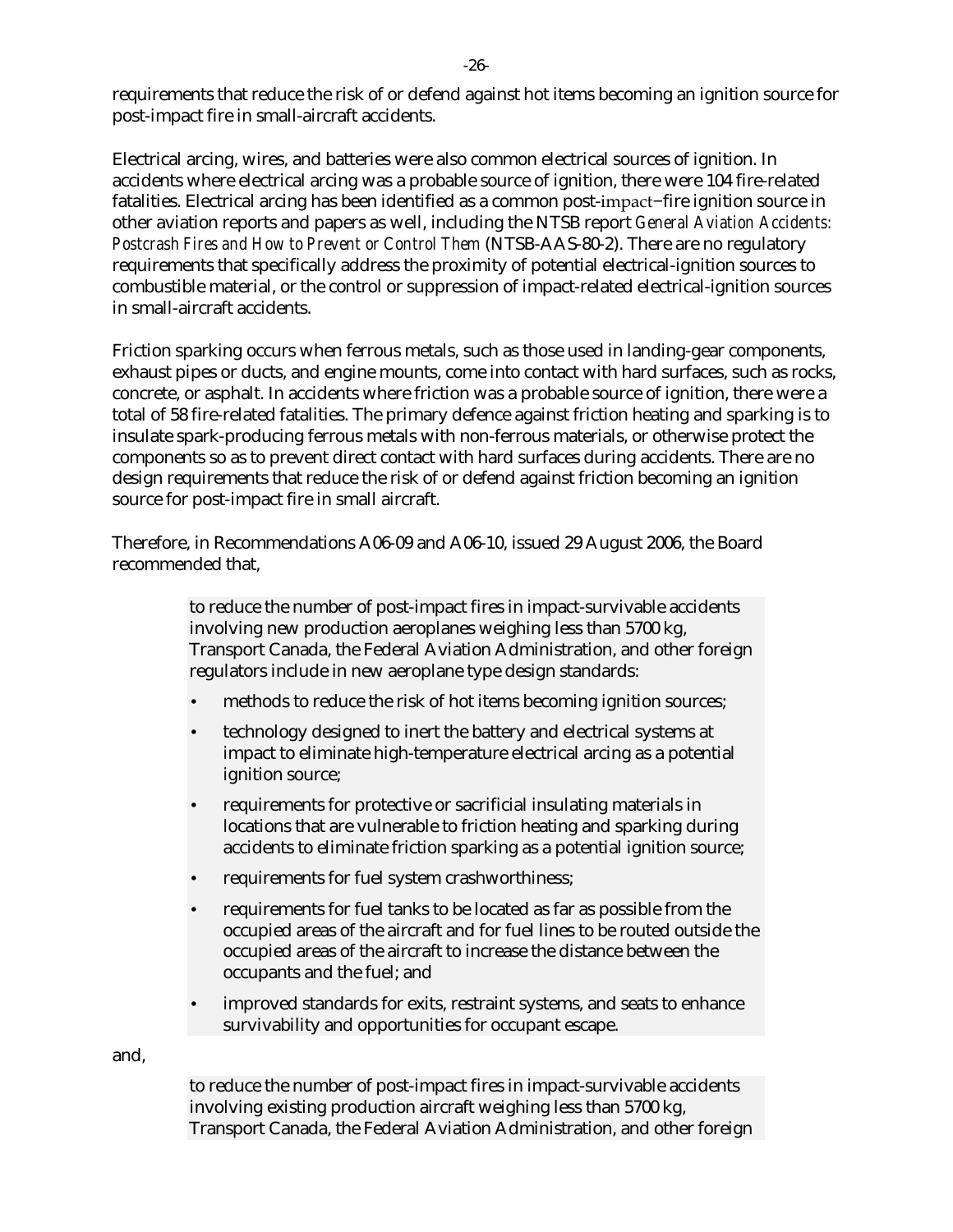regulators conduct risk assessments to determine the feasibility of retrofitting aircraft with the following:

- selected technology to eliminate hot items as a potential ignition source;
- technology designed to inert the battery and electrical systems at impact to eliminate high-temperature electrical arcing as a potential ignition source;
- protective or sacrificial insulating materials in locations that are vulnerable to friction heating and sparking during accidents to eliminate friction sparking as a potential ignition source; and
- selected fuel system crashworthiness components that retain fuel.

This accident investigation revealed evidence of live battery-powered circuits after the aircraft came to a stop, and fire in areas like the cockpit, where electrical wiring is concentrated. Both pilots died from burn-related injuries. More needs to be done to reduce the risks associated with post-crash fires.

The Board is concerned that if no action is taken by Transport Canada to address the recommendations made in the 2006 TSB Safety Study, SII A05-1, ignition sources will remain and the risk of post-crash fire will persist.

*This report concludes the Transportation Safety Board's investigation into this occurrence. Consequently, the Board authorized the release of this report on 26 June 2013. It was officially released on 31 July 2013.*

*Visit the Transportation Safety Board's website (*[www.bst-tsb.gc.ca](http://www.bst-tsb.gc.ca/)*) for information about the Transportation Safety Board and its products and services. You will also find the Watchlist, which identifies the transportation safety issues that pose the greatest risk to Canadians. In each case, the TSB has found that actions taken to date are inadequate, and that industry and regulators need to take additional concrete measures to eliminate the risks.*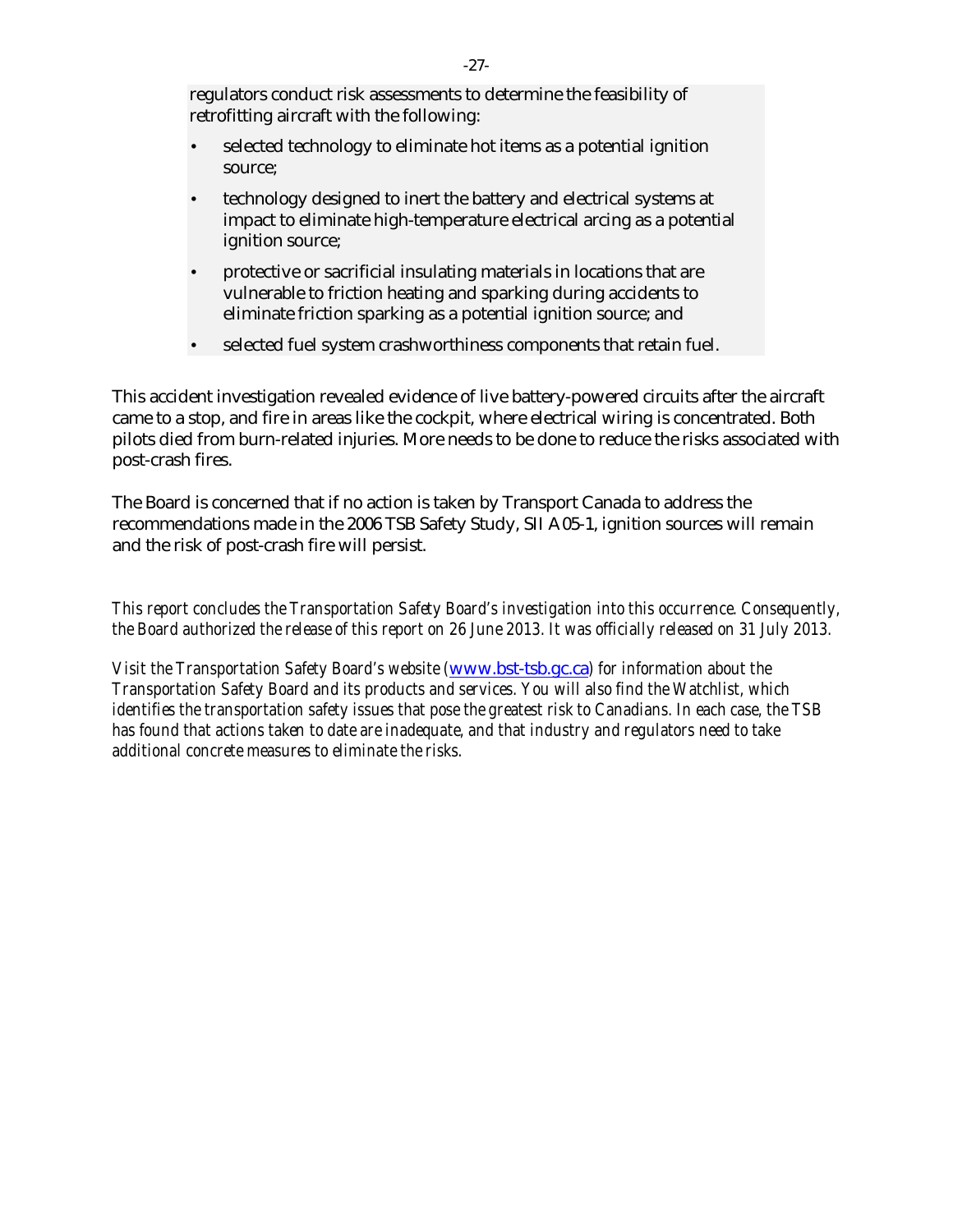# <span id="page-31-0"></span>*5.0 Appendices*

# <span id="page-31-1"></span>*Appendix A: List of Transportation Safety Board Laboratory Reports*

The following Transportation Safety Board (TSB) Laboratory report was completed:

LP 166/2011 – Instrument Examination

This report is available from the Transportation Safety Board of Canada upon request.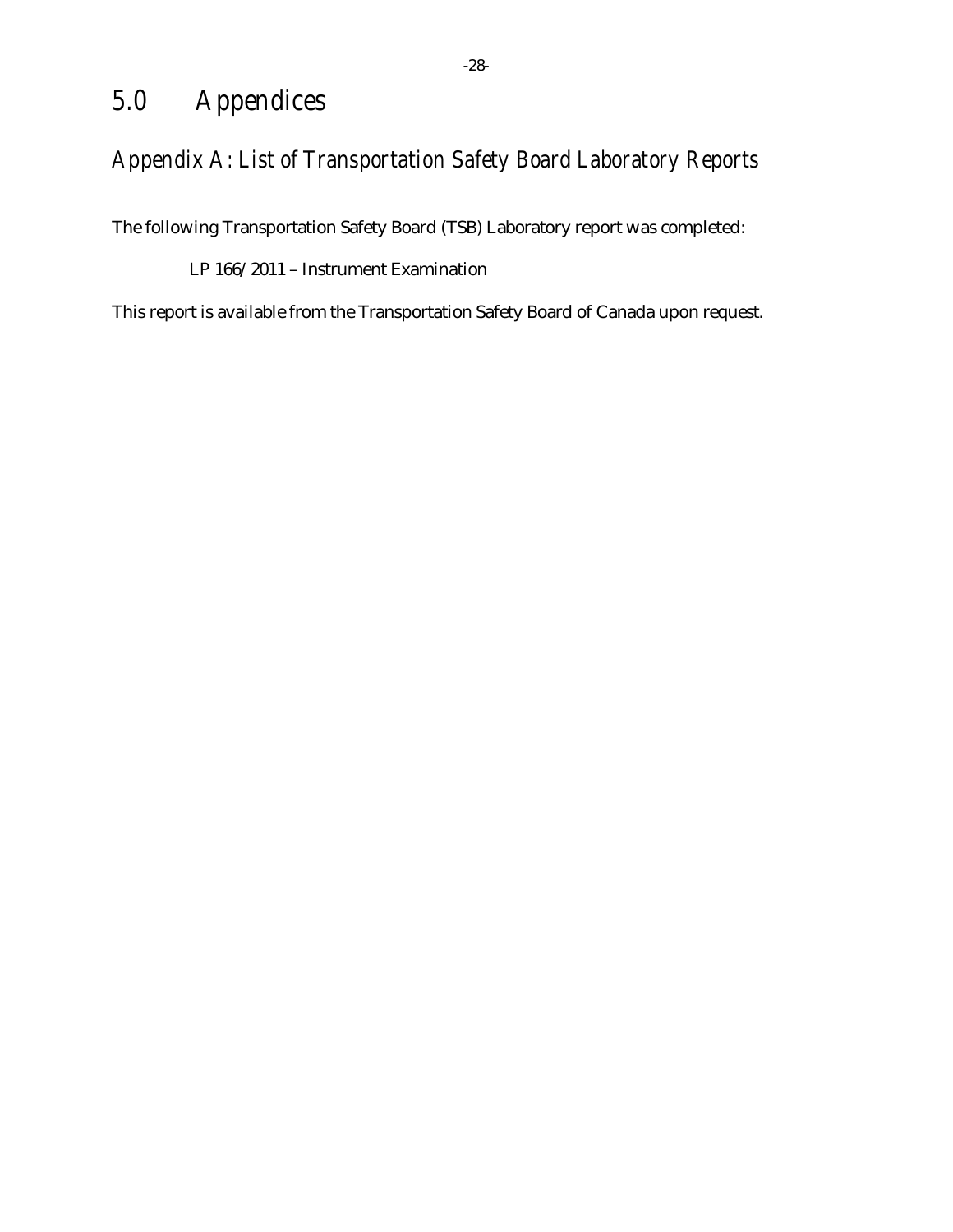

<span id="page-32-0"></span>*Appendix B: Final Flight Profile and Events*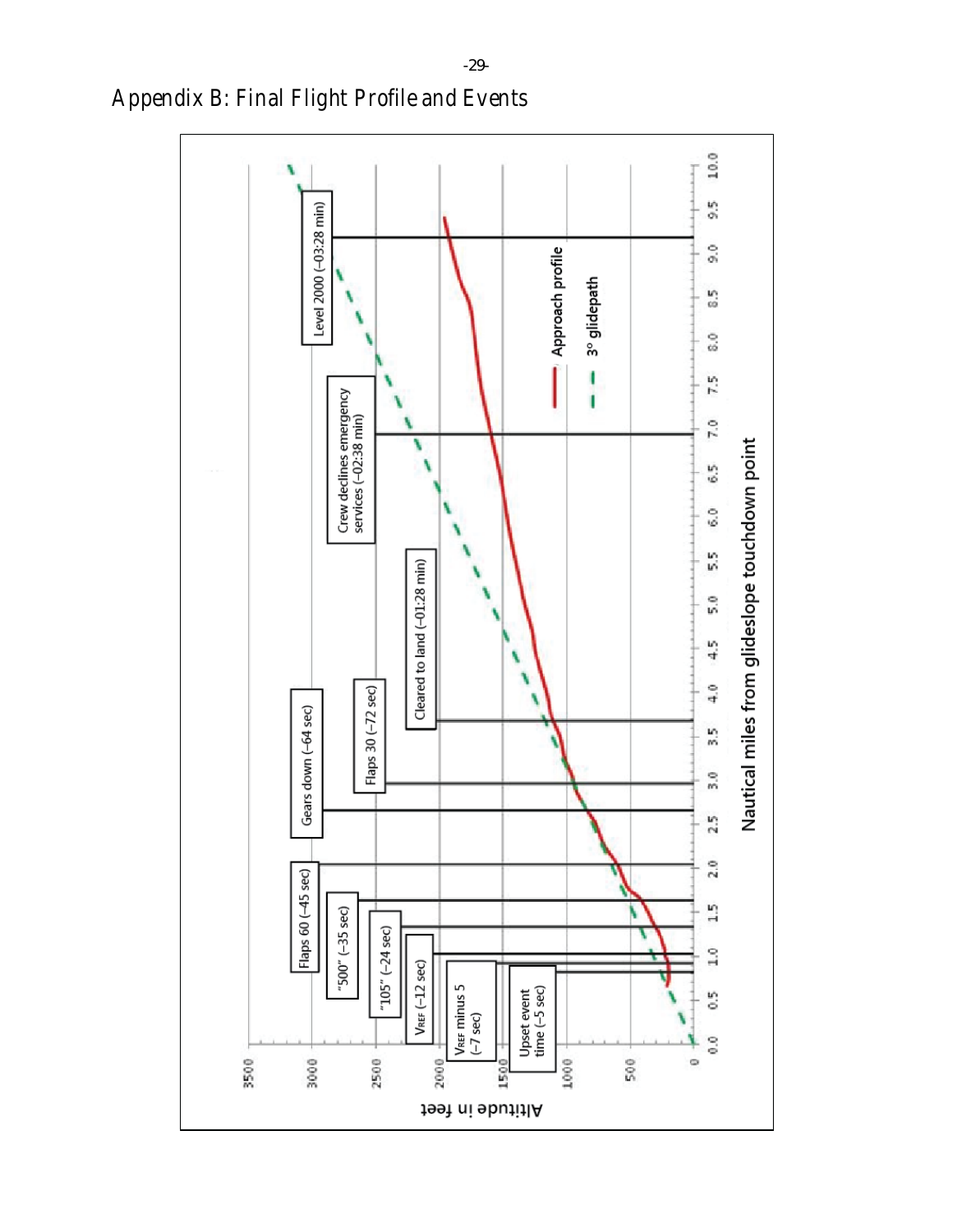<span id="page-33-0"></span>

*Appendix C: Enlarged Diagram of Final Flight Path*